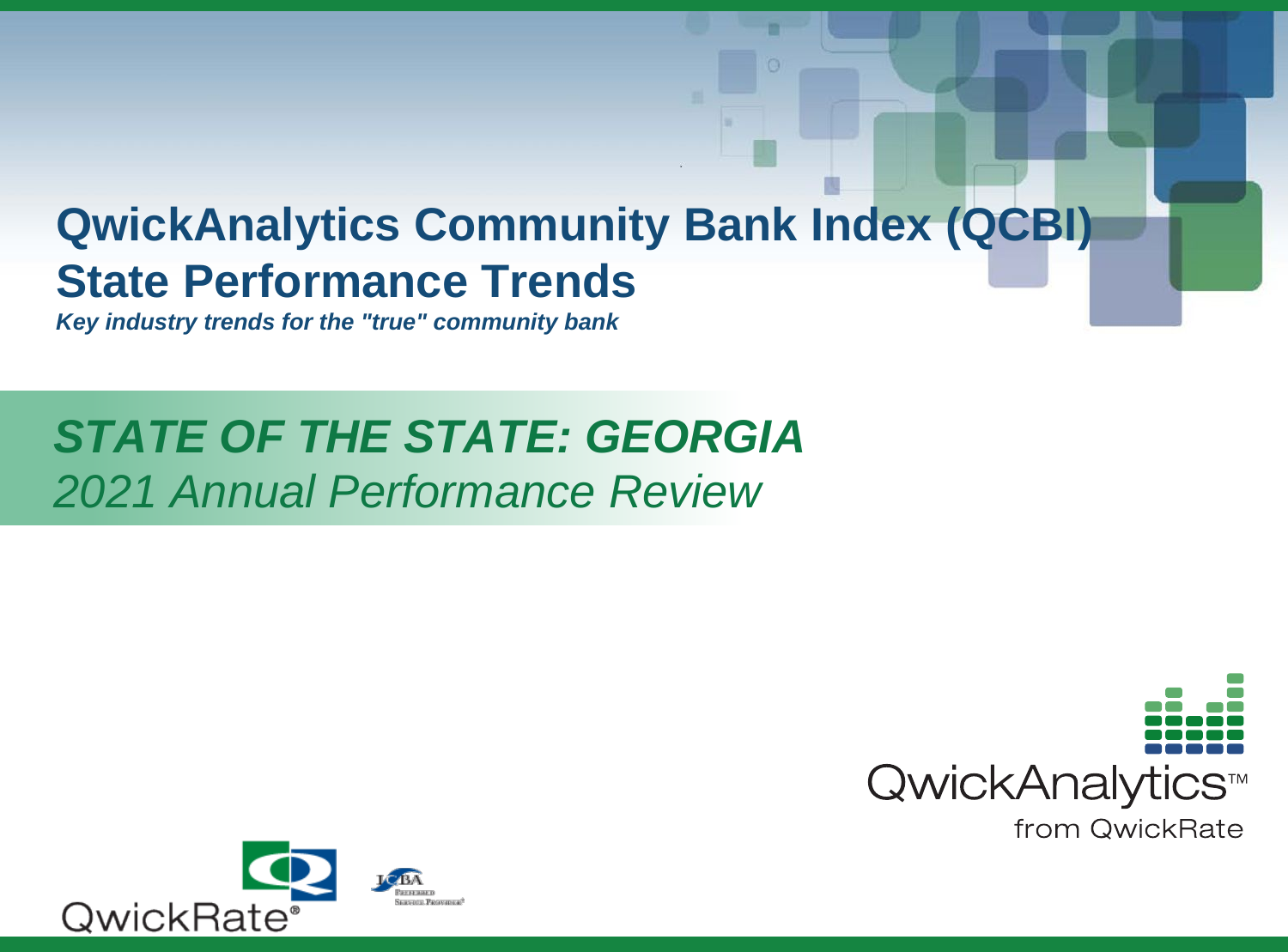## **QwickAnalytics State Performance Trends**

QwickAnalytics is pleased to present a summary of key performance trends for "true" community banks.

Many of the thousands of banks the FDIC tracks are not true community banks, and therefore their call report data should not be included when measuring key performance trends and measures for this sector. The QwickAnalytics Community Bank Index (QCBI)  $TM$  addresses this issue.

#### **The QwickAnalytics Community Bank Index (QCBI)**

The proprietary QwickAnalytics Community Bank Index (QCBI) includes only those banks that should be regarded as "Community Banks" for more relevant and meaningful comparisons. The index is **largely** based on recent research conducted by the FDIC in its December 2012 Community Banking Study regarding the definition of a community bank, but has been further refined to be improved and more relevant.

The following is a summary of QCBI banks compared to total FDIC-Insured bank and trust institutions:

|          | <b>QCBI Banks</b> |      | <b>Excluded Banks</b> |      | <b>Total</b> |
|----------|-------------------|------|-----------------------|------|--------------|
|          |                   | $\%$ |                       | $\%$ | <b>Banks</b> |
| 'Georgia | 145               | 96%  |                       | 4%   | 151          |
| National | 4,532             | 93%  | 355                   | 7%   | 4,887        |

Please visit the www.QwickAnalytics.com website for more information.

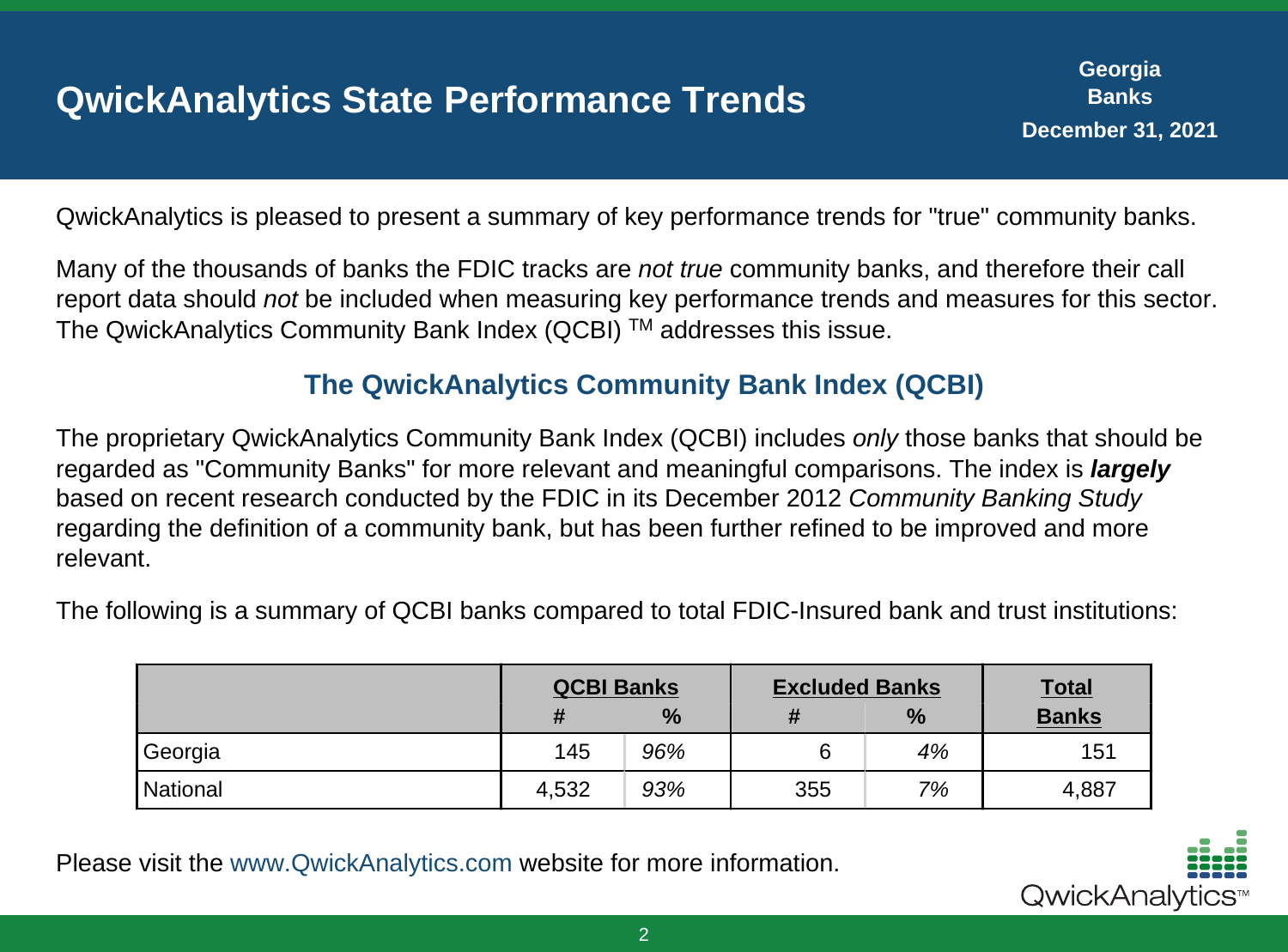#### **QwickAnalytics State Performance Trends QCBI Industry Structure**

| <b>QCBI Bank Size Distribution</b> |                                           |      |                                 |               |  |
|------------------------------------|-------------------------------------------|------|---------------------------------|---------------|--|
| <b>Total Assets</b>                | <b>Institutions</b><br>#<br>$\frac{0}{0}$ |      | <b>Aggregate Assets</b><br>\$MM | $\frac{0}{0}$ |  |
| \$0-\$100 Million                  | 18                                        | 12%  | \$1,191                         | 2%            |  |
| \$100-\$500 Million                | 93                                        | 64%  | \$23,062                        | 36%           |  |
| \$500 Million-\$1 Billion          | 20                                        | 14%  | \$12,767                        | 20%           |  |
| \$1-\$5 Billion                    | 14                                        | 10%  | \$26,734                        | 42%           |  |
| \$5-\$10 Billion                   | $\Omega$                                  | 0%   | \$0                             | $0\%$         |  |
| Total                              | 145                                       | 100% | \$63,753                        | 100%          |  |



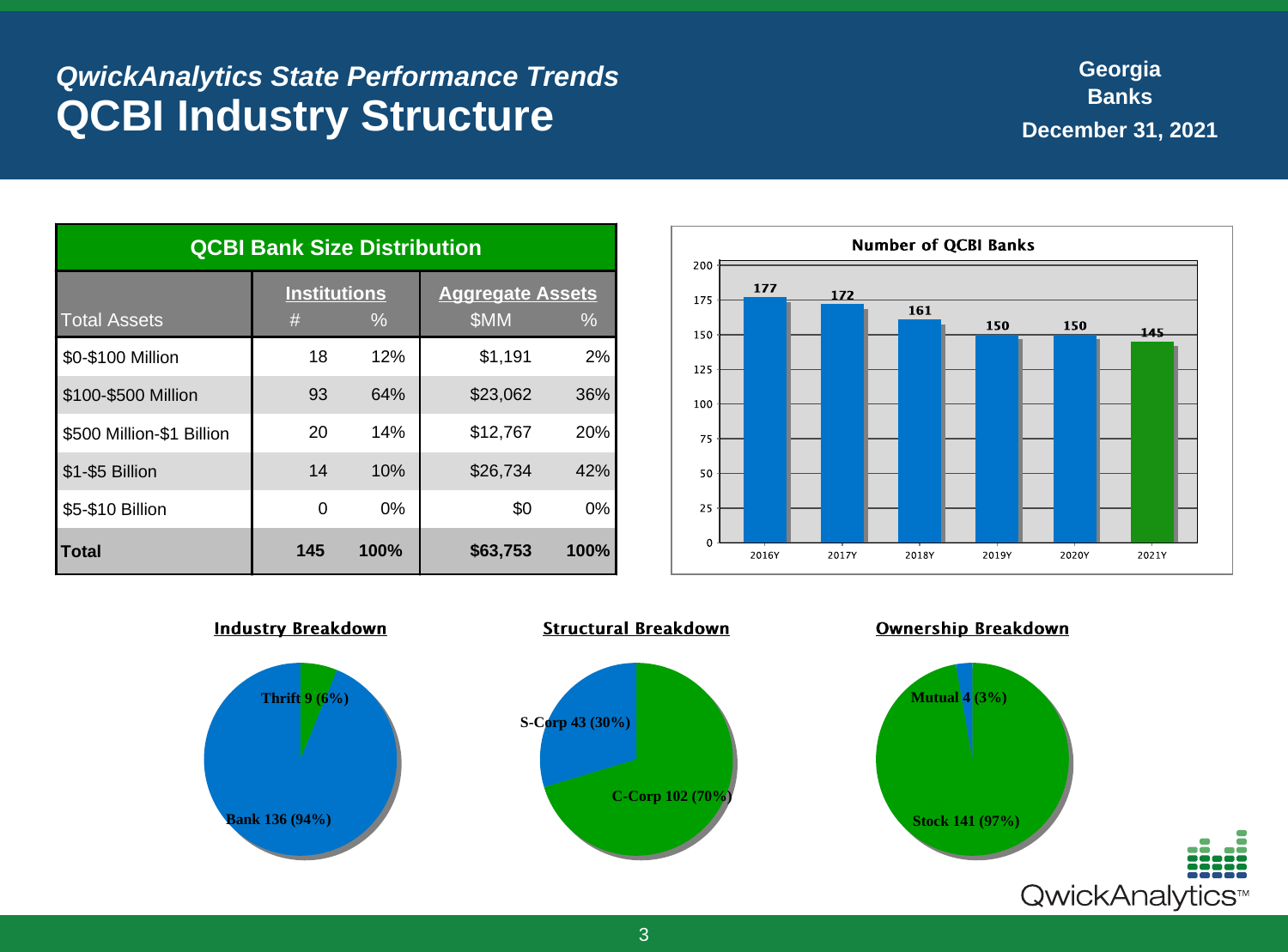#### **QwickAnalytics State Performance Trends Asset Growth Trends**





#### **National Trend**

\* LTM = Last 12-months (or "trailing" 12-months)

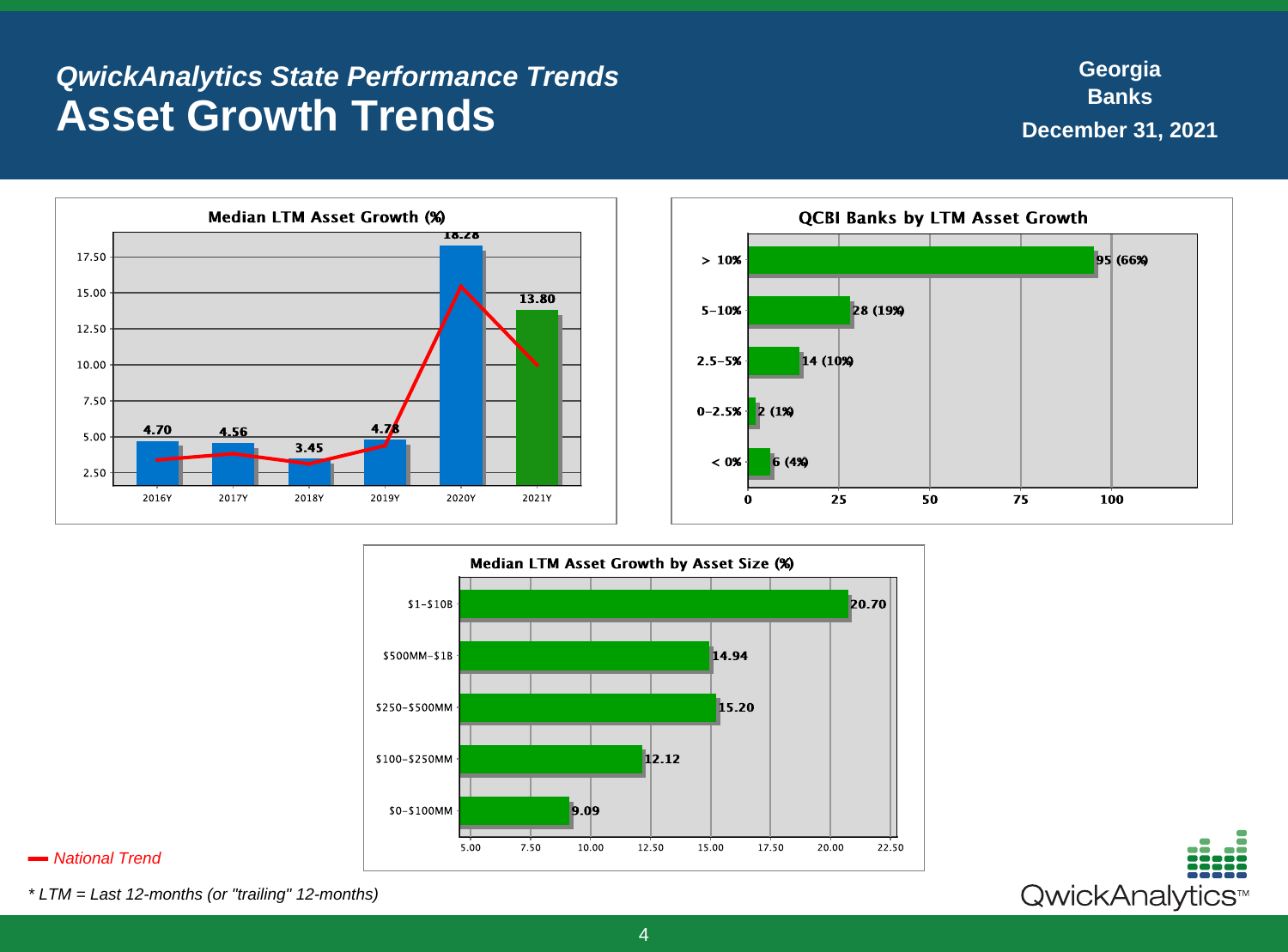#### **QwickAnalytics State Performance Trends Loan Growth Trends**

**Georgia Banks December 31, 2021**







#### **National Trend**

\* LTM = Last 12-months (or "trailing" 12-months)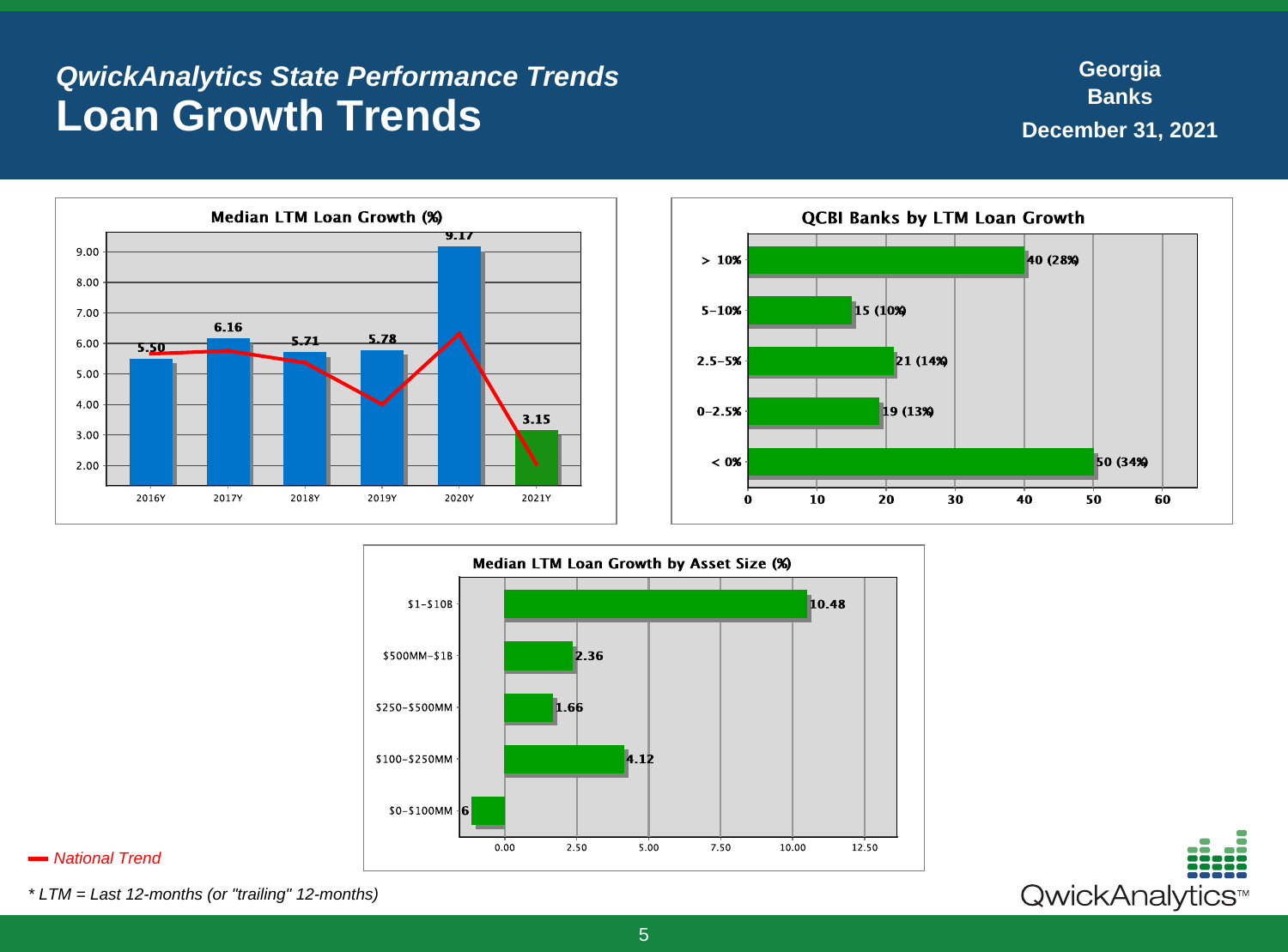#### **QwickAnalytics State Performance Trends Deposit Growth Trends**

110 (76%)

125

75

100





#### **National Trend**

\* LTM = Last 12-months (or "trailing" 12-months)

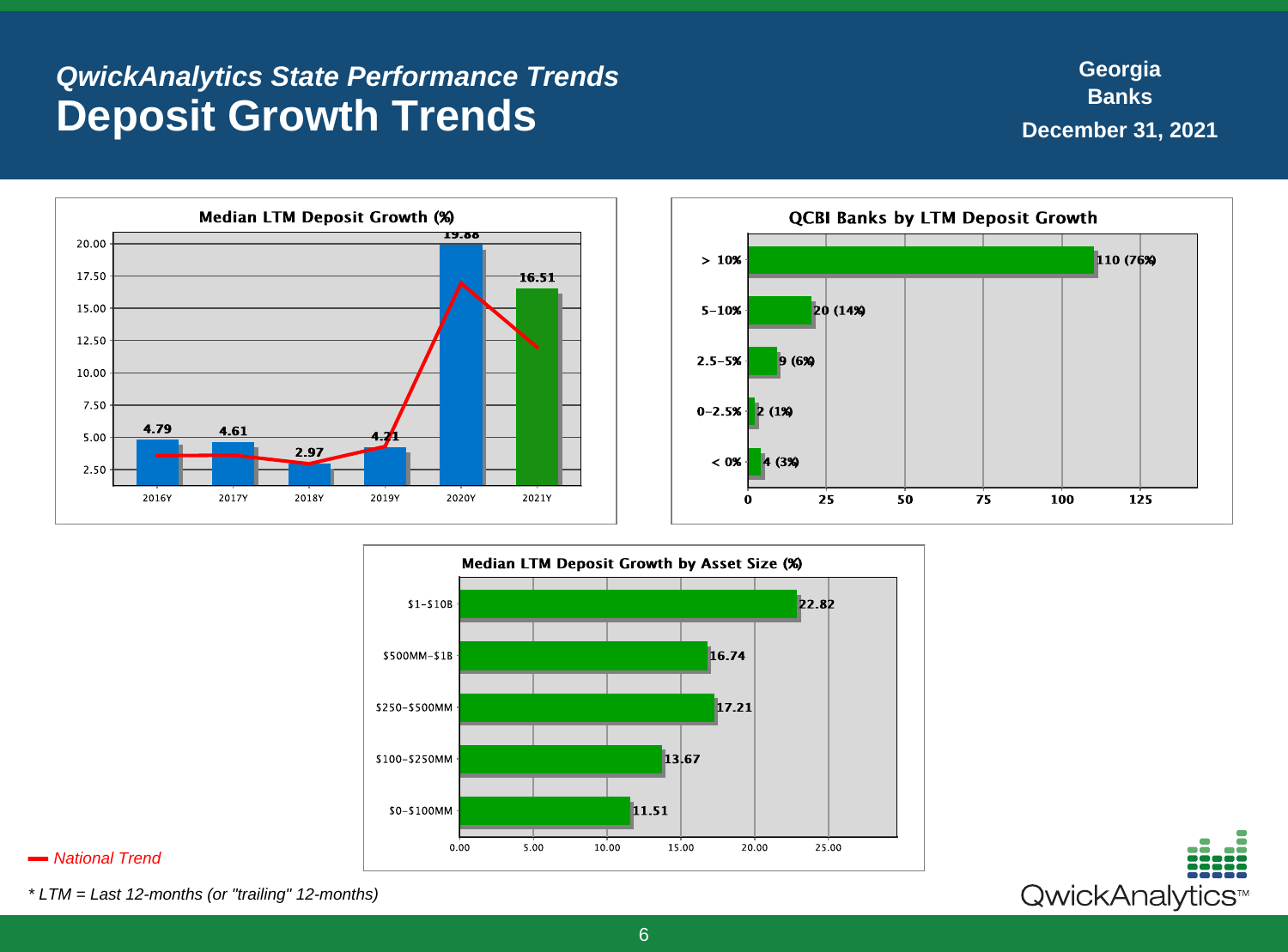#### **QwickAnalytics State Performance Trends Performance Trends**

**Georgia Banks December 31, 2021**







#### **National Trend**

Note: All data points represent median values;

current period data (green bars) are for the the full year 2021; Core items exclude nonrecurring gains/losses

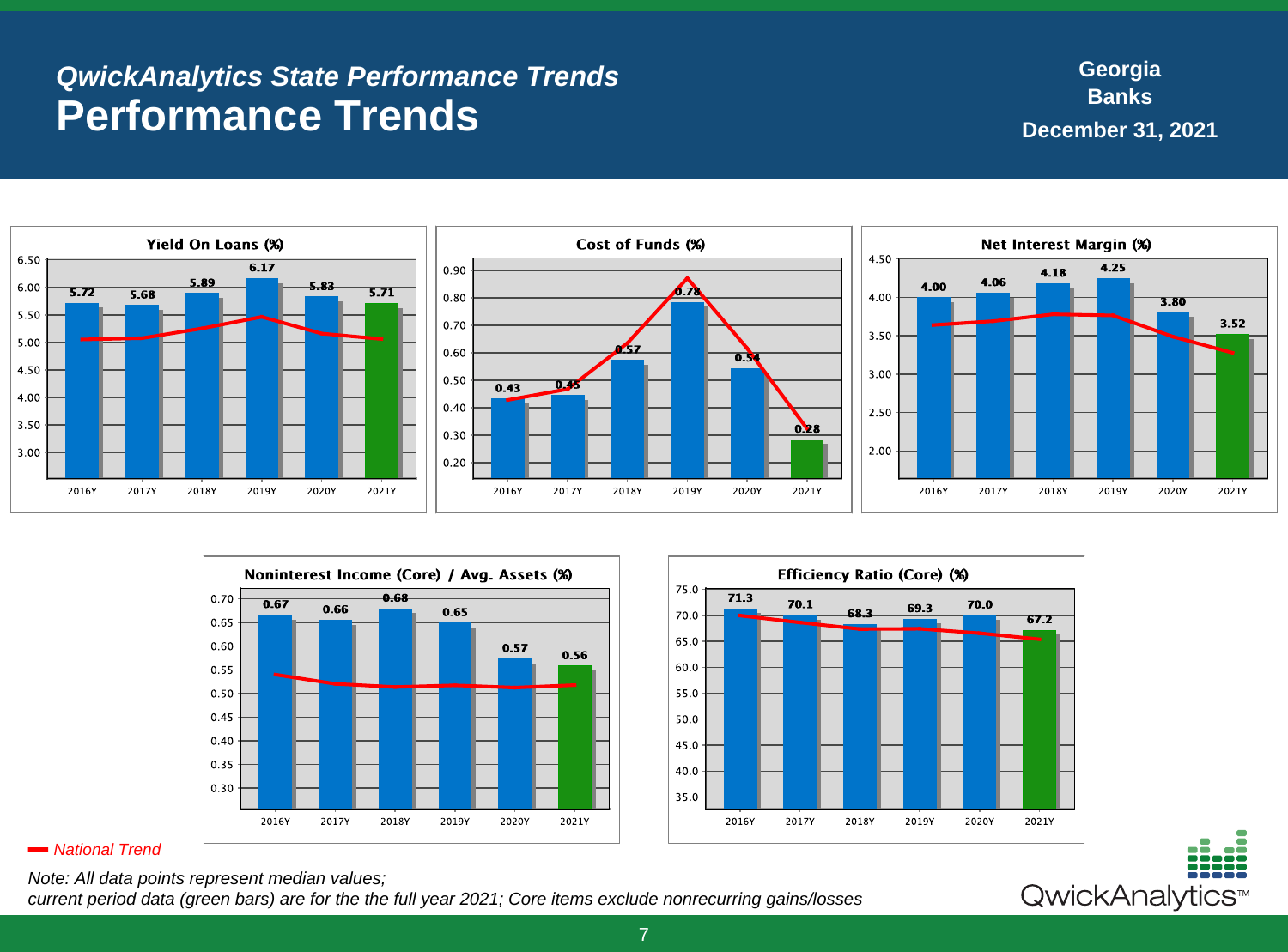## **QwickAnalytics State Performance Trends Profitability Trends**

**Georgia Banks December 31, 2021**













#### **National Trend**

\* Core Operating Earnings excludes credit-related & nonrecurring items (loan loss provision, nonrecurring gain/(loss) on the sale of assets (other than loans), impairment losses, etc.) current period data (green bars) are for the full year 2021

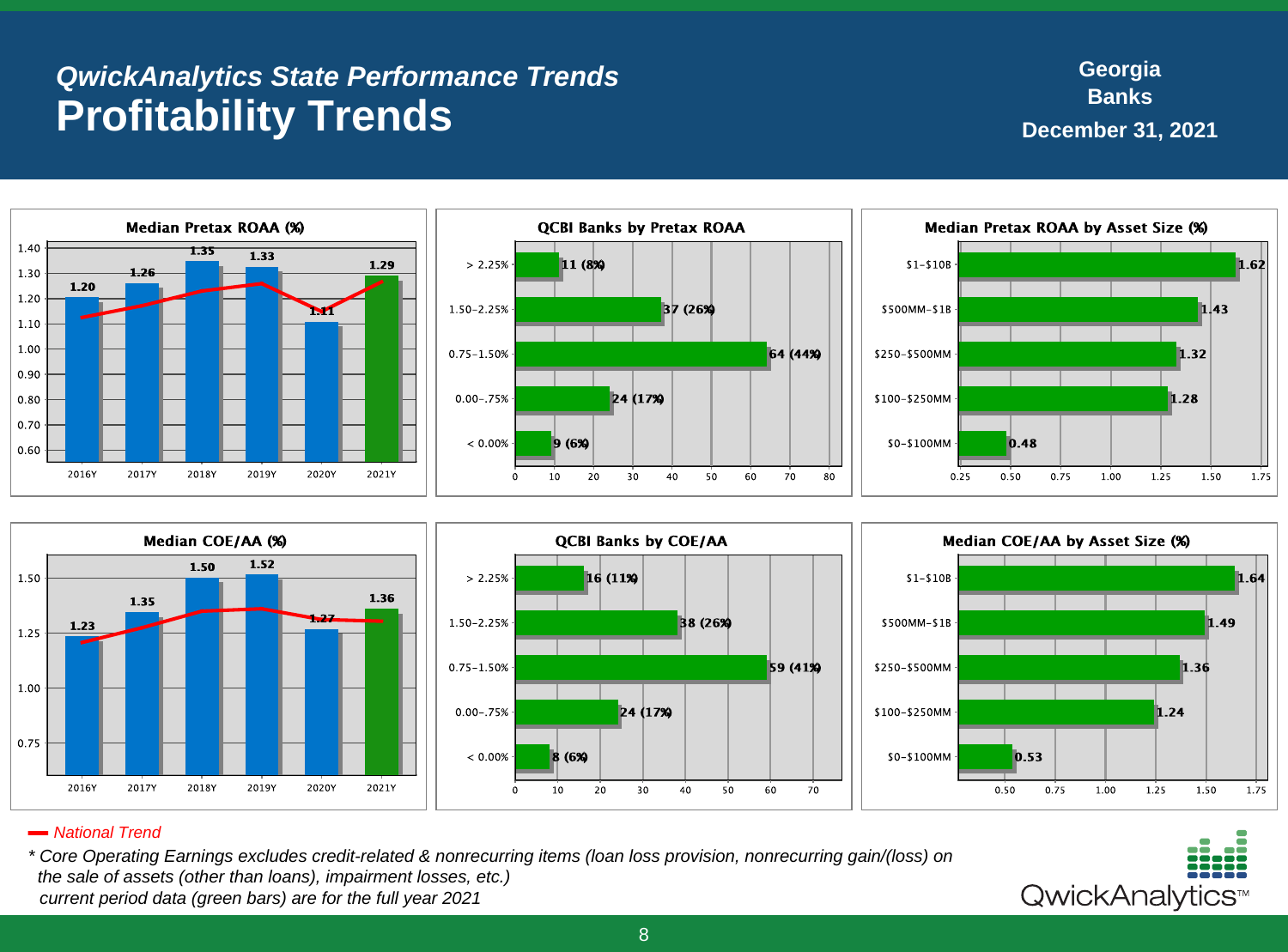## **QwickAnalytics State Performance Trends Profitability Trends**









#### **National Trend**

\* ROAA & ROAE have been tax-affected for all S-Corp status institutions at an assumed tax rate of 21% (35% prior to 3/31/18); current period data (green bars) are for the full year 2021

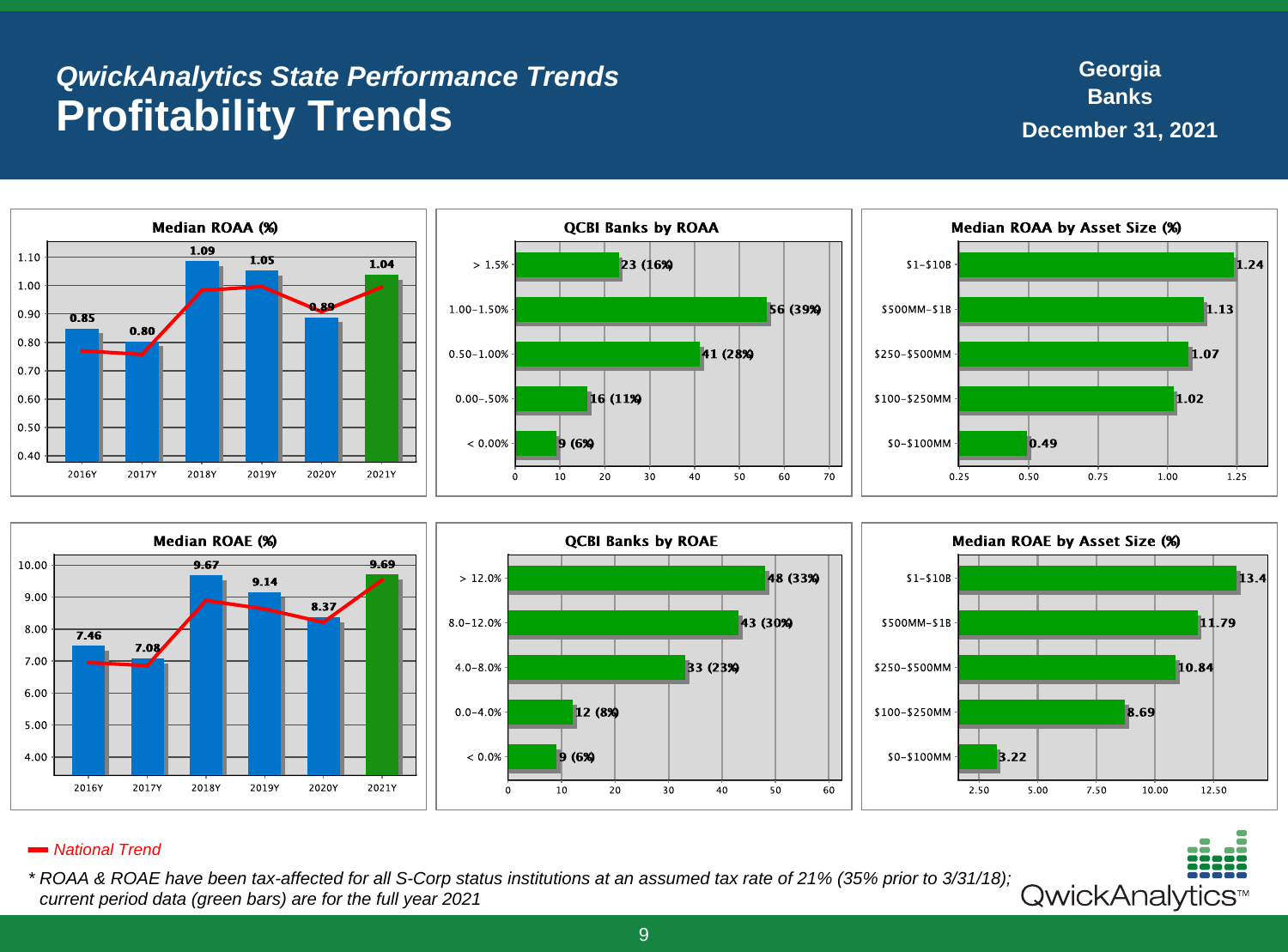#### **QwickAnalytics State Performance Trends Balance Sheet Composition**

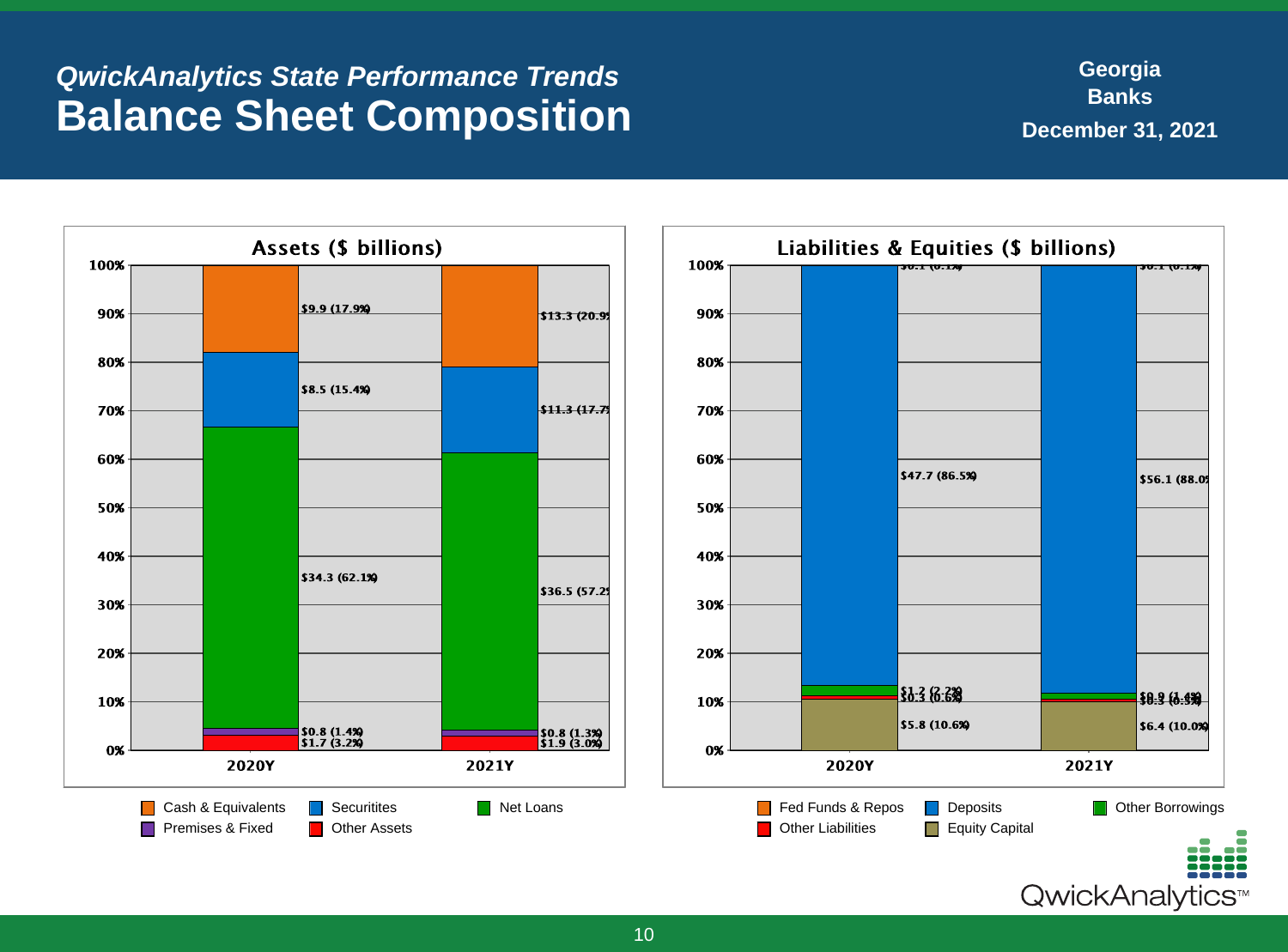### **QwickAnalytics State Performance Trends Loan Composition**

**Georgia Banks December 31, 2021**

**State Aggregate Loan Mix**



- **1-4 Family: Closed End (24%)**
- **1-4 Family: Revolving (2%)**



#### **Multifamily (2%)**

**CRE & Farm (42%)**



**Consumer (3%)**

**Other (2%)**



#### (\$ billions) **National Aggregate Loan Mix**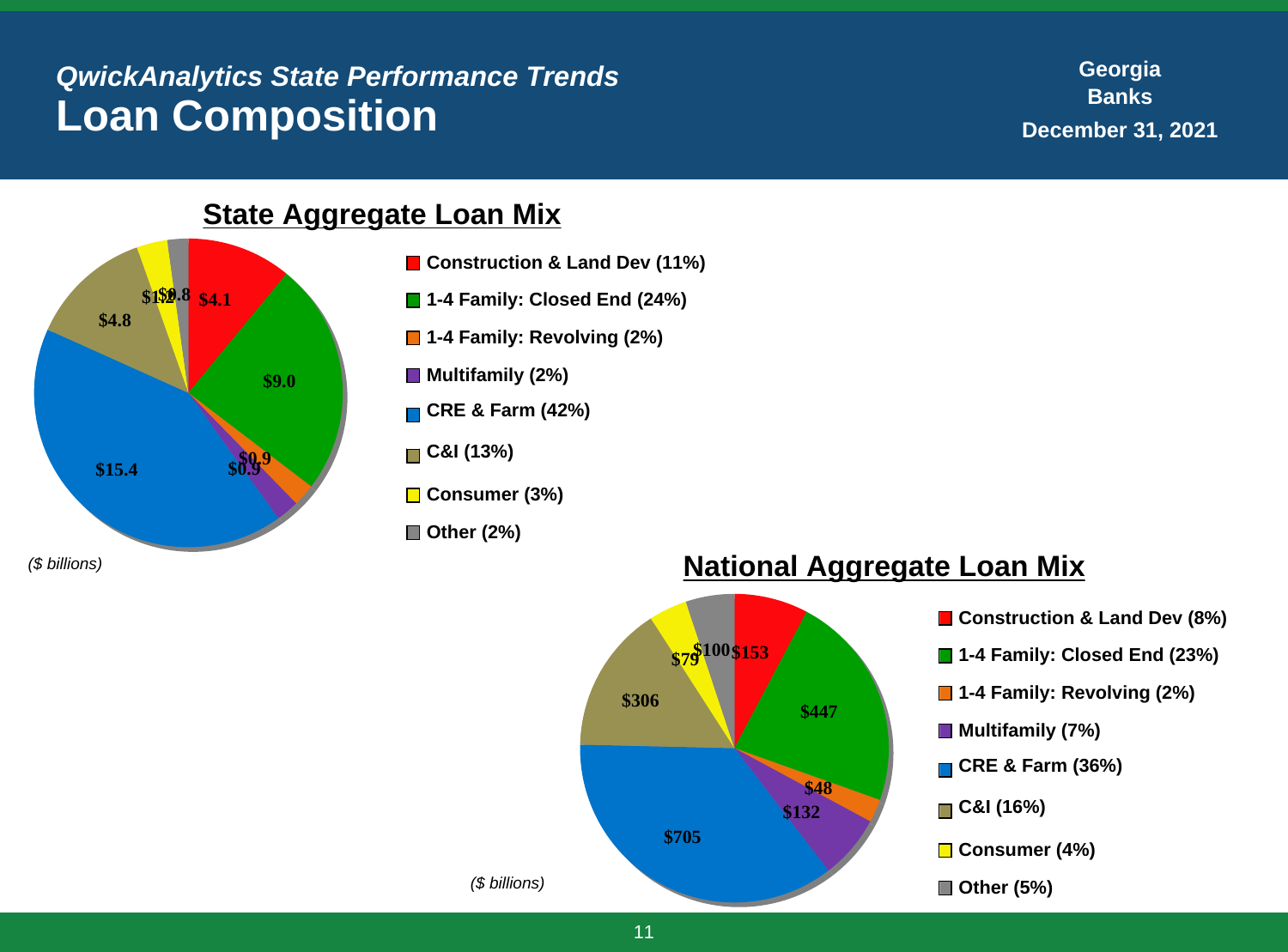#### **QwickAnalytics State Performance Trends Deposit Composition**

**Georgia Banks December 31, 2021**

**\$17.2 \$20.9 \$8.2 \$7.6 \$2.2**

#### **State Aggregate Deposit Mix**

**Demand (31%)** 

■ **NOW & Other Trans. (15%)** 

**Savings & MMDA (37%)**

■ Retail Time (14%)

**Jumbo Time (4%)**

**Memo:** Total Noninterest-Bear. ( \$17, 30% ) Total Brokered ( \$1, 1% )



#### (\$ billions) **National Aggregate Deposit Mix**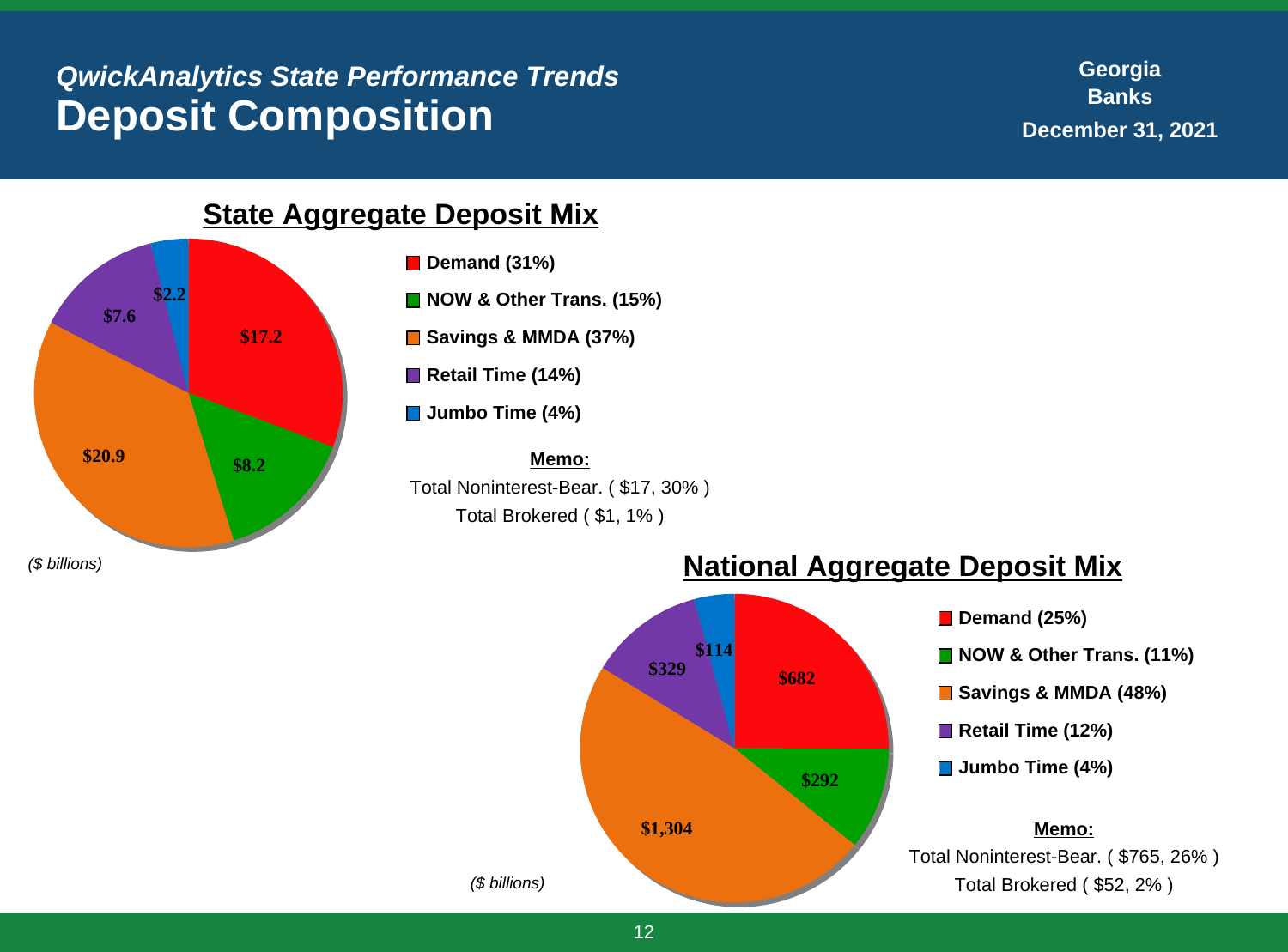#### **QwickAnalytics State Performance Trends Asset Quality Trends**

**Georgia Banks December 31, 2021**









#### **National Trend**

\* All data points represent median values; NPAs = loans 90+ days P.D. + nonaccrual loans + restructured loans + OREO; Texas Ratio = NPAs as a percentage of tangible equity + loan loss reserve

QwickAnalytics<sup>™</sup>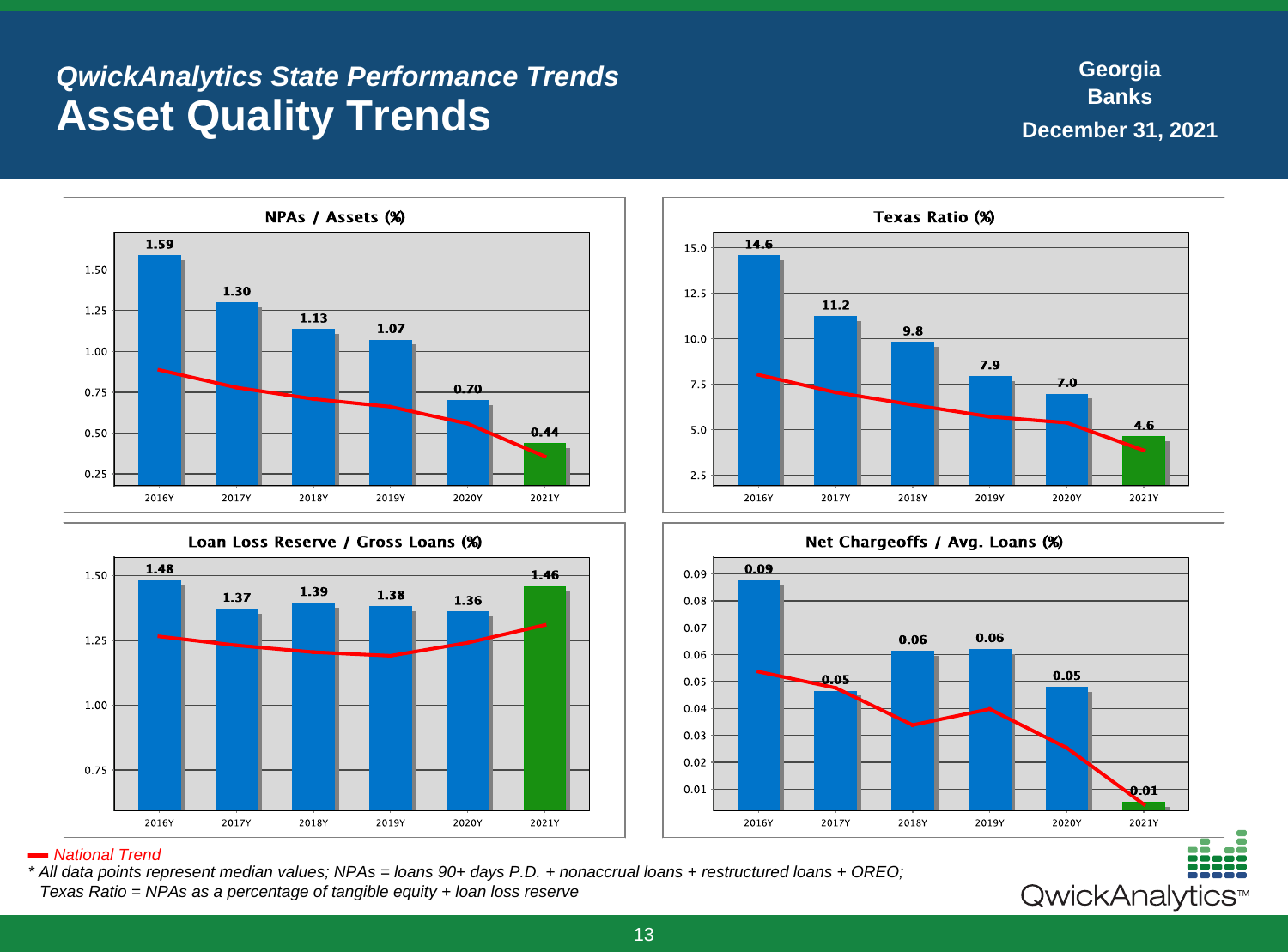#### **QwickAnalytics State Performance Trends Asset Quality Trends**

**Georgia Banks December 31, 2021**







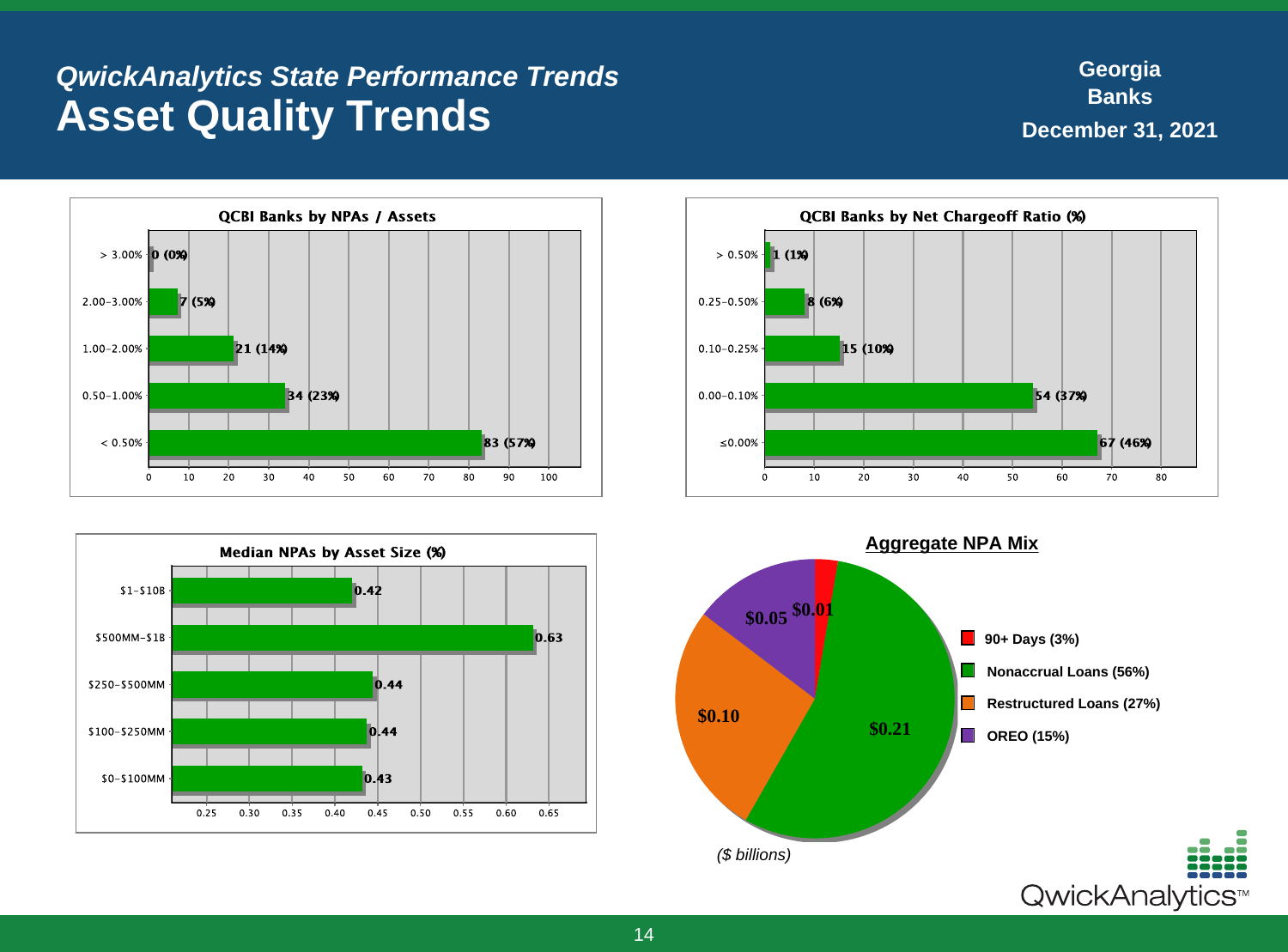#### **QwickAnalytics State Performance Trends Capital Trends**

**Georgia Banks December 31, 2021**

QwickAnalytics<sup>™</sup>





11.33 11.06 11.00 10.58 10.56  $10.52$ 10.01 10.00 9.00 8.00 7.00 6.00 5.00 2016Y 2017Y 2018Y 2019Y 2020Y 2021Y

Leverage Ratio (%)



**National Trend** Note: Trend charts contain median values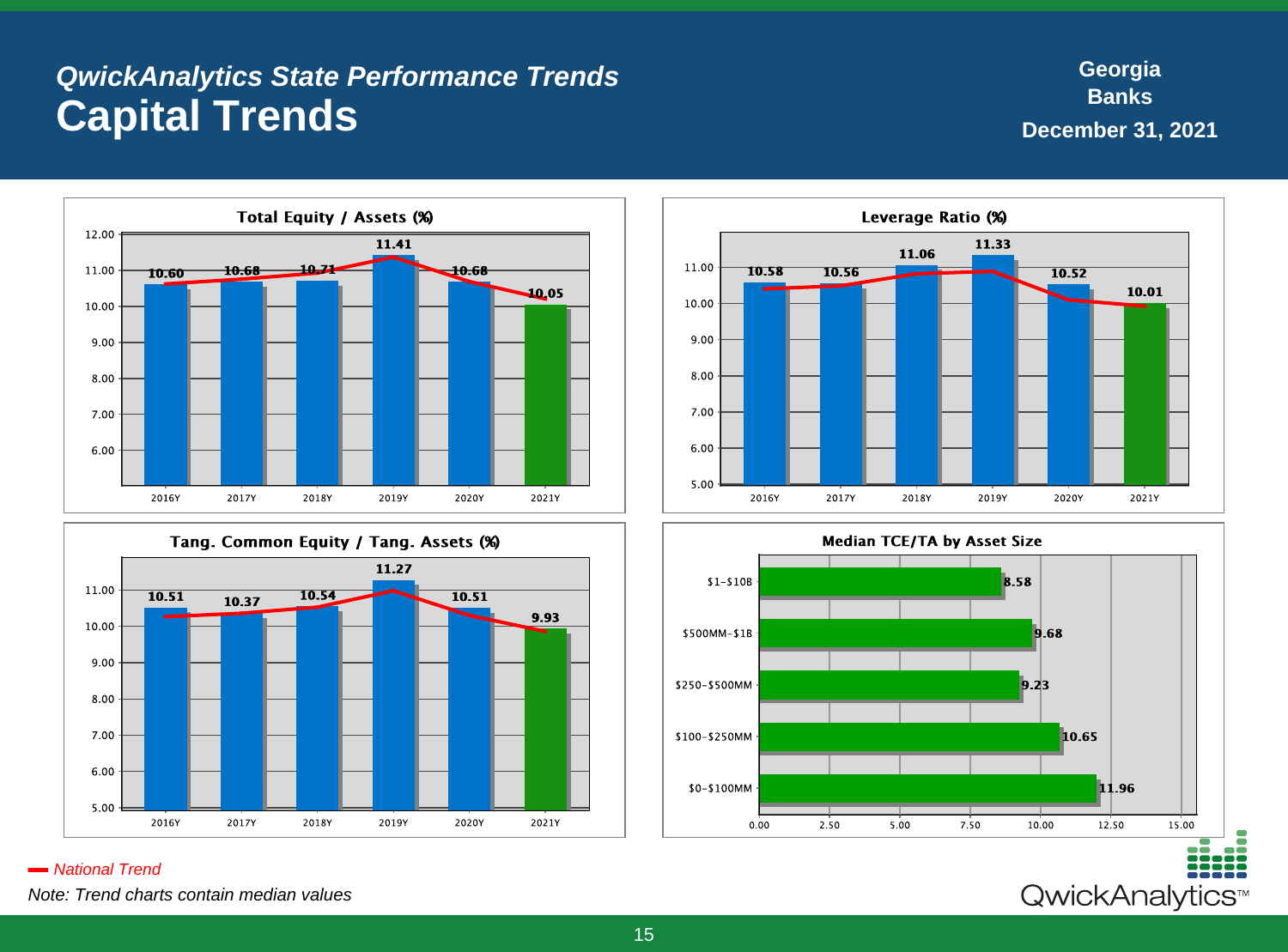**QwickAnalytics State Performance Trends**

**Georgia Banks December 31, 2021**

# **QCBI HONOR ROLL: TOP PERFORMING BANKS**

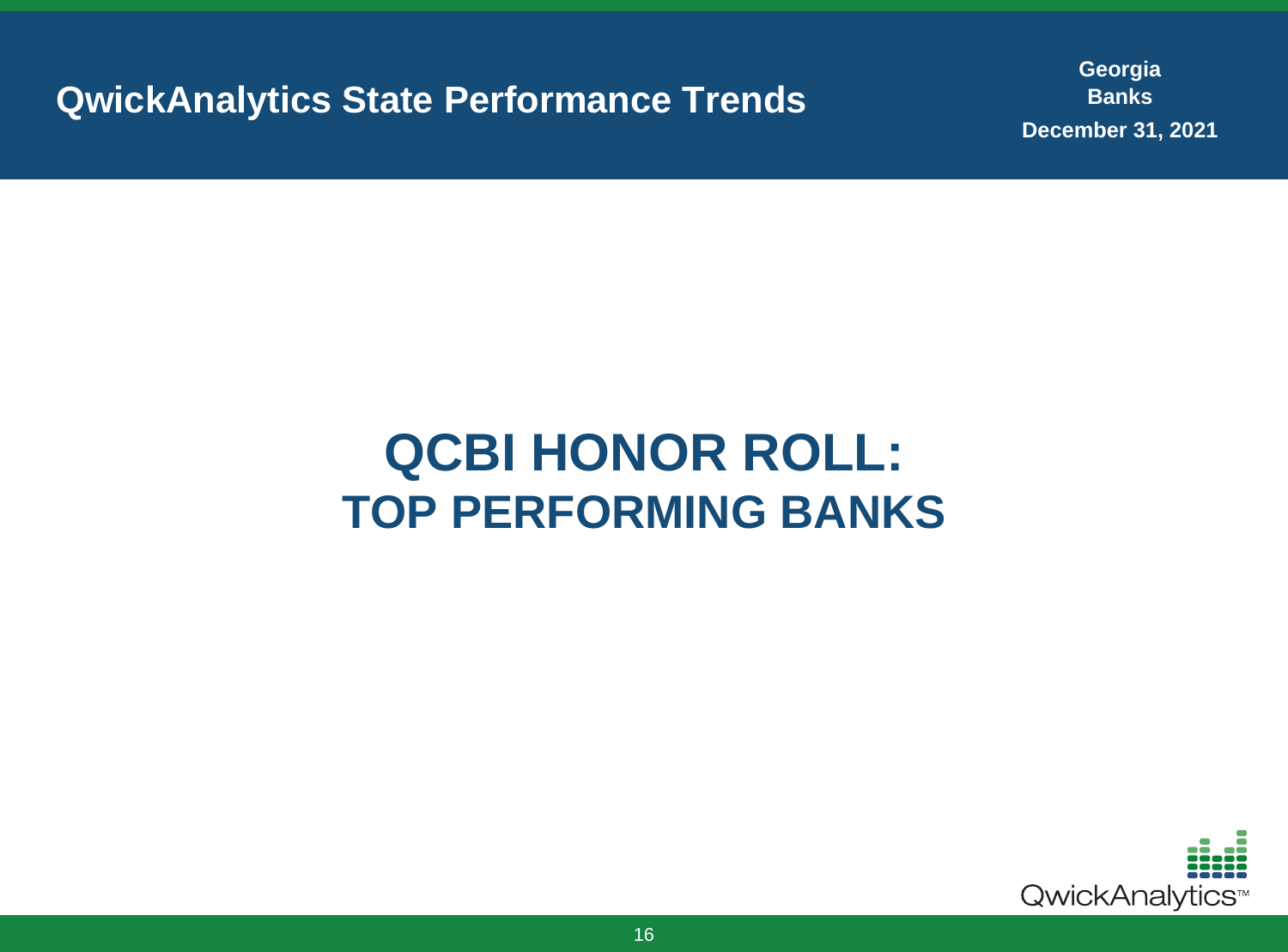### **Top 25 Fastest Growing QCBI Banks 2021 Asset Growth**

**Georgia Banks December 31, 2021**

|                  | <b>Bank Name</b>                      | City, ST         | <b>Total Assets</b> | <b>LTM Asset Growth</b> |             |
|------------------|---------------------------------------|------------------|---------------------|-------------------------|-------------|
|                  |                                       |                  | (\$000s)            | (%)                     | (\$000s)    |
| 1                | <b>Barwick Banking Co</b>             | Barwick, GA      | \$161,336           | 383.8%                  | \$127,991   |
| $\boldsymbol{2}$ | <b>Classic City Bank</b>              | Athens, GA       | \$162,809           | 325.2%                  | \$124,521   |
| 3                | <b>Craft Bank</b>                     | Atlanta, GA      | \$83,195            | 243.7%                  | \$58,991    |
| $\boldsymbol{4}$ | <b>First National Community Bank</b>  | Chatsworth, GA   | \$598,528           | 84.2%                   | \$273,572   |
| 5                | GA Banking Co                         | Atlanta, GA      | \$1,164,122         | 78.3%                   | \$511,260   |
| 6                | <b>Loyal Trust Bank</b>               | Johns Creek, GA  | \$113,584           | 73.0%                   | \$47,924    |
| 7                | Metro City Bank                       | Doraville, GA    | \$3,111,820         | 63.6%                   | \$1,209,725 |
| 8                | Southern Bank                         | Sardis, GA       | \$144,609           | 56.1%                   | \$51,965    |
| 9                | <b>Colony Bank</b>                    | Fitzgerald, GA   | \$2,687,322         | 52.6%                   | \$926,378   |
| 10               | <b>First State Bank</b>               | Wrens, GA        | \$310,062           | 48.8%                   | \$101,684   |
| 11               | <b>Tandem Bank</b>                    | Tucker, GA       | \$131,693           | 44.5%                   | \$40,534    |
| 12               | Rochelle State Bank                   | Rochelle, GA     | \$45,308            | 42.6%                   | \$13,540    |
| 13               | <b>First Southern Bank</b>            | Waycross, GA     | \$289,456           | 41.2%                   | \$84,440    |
| 14               | First National Bank Of Decatur County | Bainbridge, GA   | \$295,528           | 40.9%                   | \$85,817    |
| 15               | Peach State B&T                       | Gainesville, GA  | \$552,063           | 38.9%                   | \$154,546   |
| 16               | The Commercial Bank                   | Crawford, GA     | \$420,699           | 36.8%                   | \$113,180   |
| 17               | First Port City Bank                  | Bainbridge, GA   | \$399,725           | 32.0%                   | \$96,842    |
| 18               | <b>First Bank</b>                     | Dalton, GA       | \$606,139           | 31.9%                   | \$146,740   |
| 19               | <b>First Chatham Bank</b>             | Savannah, GA     | \$604,777           | 30.8%                   | \$142,267   |
| 20               | The Piedmont Bank                     | Norcross, GA     | \$1,787,986         | 30.6%                   | \$418,656   |
| 21               | <b>Great Oaks Bank</b>                | Eastman, GA      | \$290,284           | 30.0%                   | \$67,005    |
| <b>22</b>        | First National Bank Of Coffee County  | Douglas, GA      | \$401,587           | 29.4%                   | \$91,274    |
| 23               | Pinnacle Bank                         | Elberton, GA     | \$2,008,896         | 28.4%                   | \$444,092   |
| 24               | Century Bank Of GA                    | Cartersville, GA | \$336,131           | 26.7%                   | \$70,844    |
| 25               | Community Banking Co Of Fitzgerald    | Fitzgerald, GA   | \$249,684           | 26.0%                   | \$51,517    |



QwickAnalytics™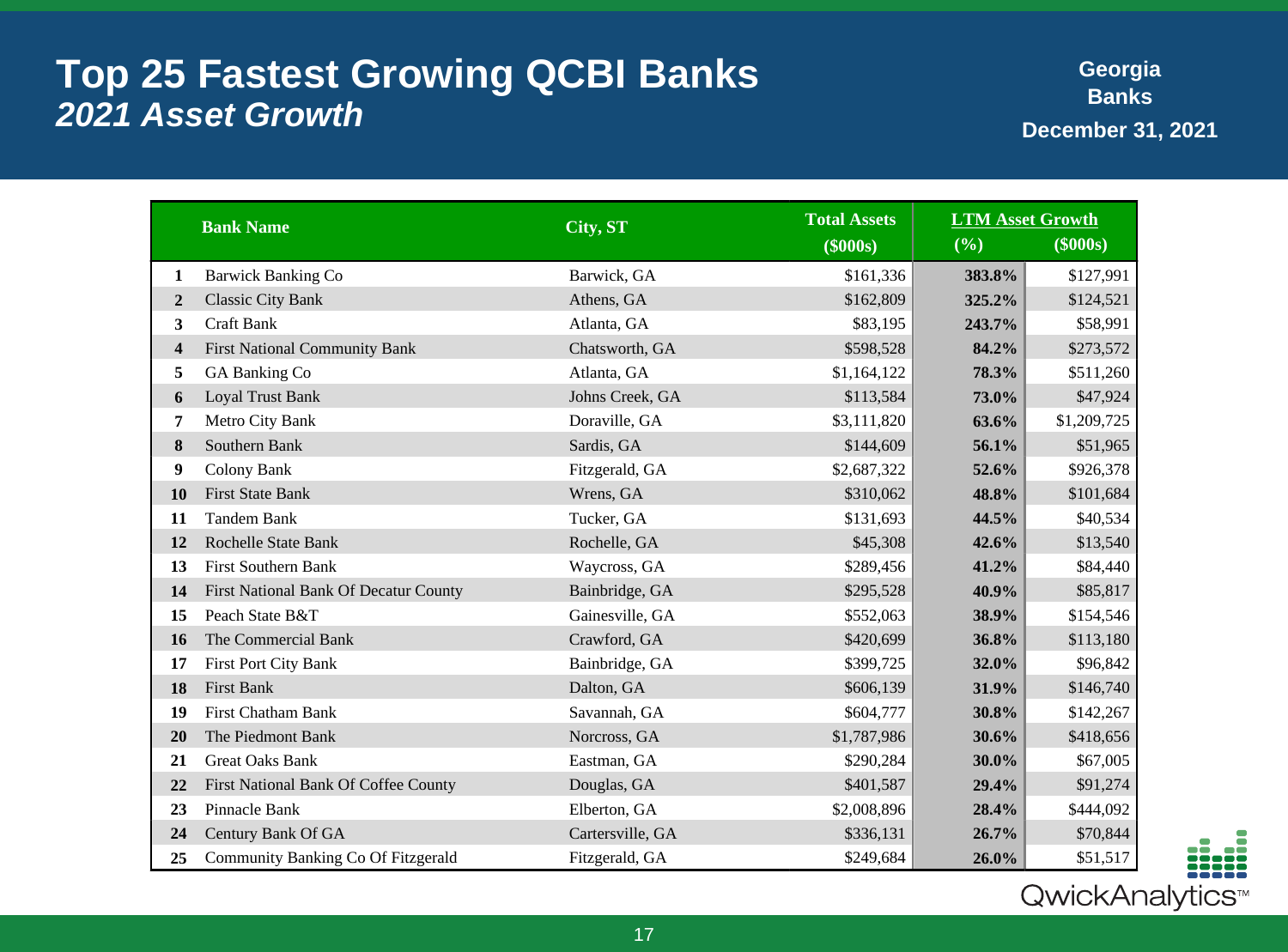### **Top 25 Fastest Growth QCBI Banks 2021 Loan Growth**

**Georgia Banks December 31, 2021**

|                  | <b>Bank Name</b>                     | City, ST          | <b>Total Assets</b> | <b>LTM Loan Growth</b> |           |
|------------------|--------------------------------------|-------------------|---------------------|------------------------|-----------|
|                  |                                      |                   | (\$000s)            | (%)                    | (\$000s)  |
| 1                | <b>Craft Bank</b>                    | Atlanta, GA       | \$83,195            | 3971.3%                | \$64,930  |
| $\boldsymbol{2}$ | <b>Barwick Banking Co</b>            | Barwick, GA       | \$161,336           | 630.9%                 | \$117,780 |
| 3                | <b>Classic City Bank</b>             | Athens, GA        | \$162,809           | 291.7%                 | \$62,129  |
| 4                | Southern Bank                        | Sardis, GA        | \$144,609           | 75.1%                  | \$42,974  |
| 5                | GA Banking Co                        | Atlanta, GA       | \$1,164,122         | 65.9%                  | \$395,549 |
| 6                | Rochelle State Bank                  | Rochelle, GA      | \$45,308            | 59.7%                  | \$4,571   |
| 7                | <b>First National Community Bank</b> | Chatsworth, GA    | \$598,528           | 58.9%                  | \$127,161 |
| 8                | Metro City Bank                      | Doraville, GA     | \$3,111,820         | 53.3%                  | \$873,166 |
| 9                | <b>Loyal Trust Bank</b>              | Johns Creek, GA   | \$113,584           | 37.0%                  | \$16,356  |
| 10               | The Peoples Bank Of GA               | Talbotton, GA     | \$134,486           | 30.5%                  | \$24,260  |
| 11               | <b>First State Bank</b>              | Wrens, GA         | \$310,062           | 29.7%                  | \$45,566  |
| 12               | Peach State B&T                      | Gainesville, GA   | \$552,063           | 28.4%                  | \$72,093  |
| 13               | <b>Tandem Bank</b>                   | Tucker, GA        | \$131,693           | 26.7%                  | \$16,930  |
| 14               | The Bank of Soperton                 | Soperton, GA      | \$133,877           | 23.8%                  | \$20,508  |
| 15               | Colony Bank                          | Fitzgerald, GA    | \$2,687,322         | 23.8%                  | \$264,238 |
| 16               | <b>Bank Of Dade</b>                  | Trenton, GA       | \$147,906           | 20.6%                  | \$10,903  |
| 17               | <b>River City Bank</b>               | Rome, GA          | \$231,204           | 20.0%                  | \$25,060  |
| 18               | First Port City Bank                 | Bainbridge, GA    | \$399,725           | 20.0%                  | \$44,255  |
| 19               | The Citizens Bank Of Cochran         | Cochran, GA       | \$128,146           | 19.3%                  | \$15,387  |
| 20               | Altamaha B&TC                        | Vidalia, GA       | \$261,039           | 18.2%                  | \$25,021  |
| 21               | The Security State Bank              | Mcrae, GA         | \$55,634            | 18.1%                  | \$4,075   |
| 22               | <b>First Peoples Bank</b>            | Pine Mountain, GA | \$265,994           | 17.7%                  | \$20,865  |
| 23               | First Ic Bank                        | Doraville, GA     | \$942,129           | 17.7%                  | \$100,729 |
| 24               | South Coast B&T                      | Brunswick, GA     | \$196,047           | 16.9%                  | \$21,532  |
| 25               | The Peoples Bank                     | Eatonton, GA      | \$206,908           | 16.1%                  | \$16,225  |



QwickAnalytics<sup>®</sup>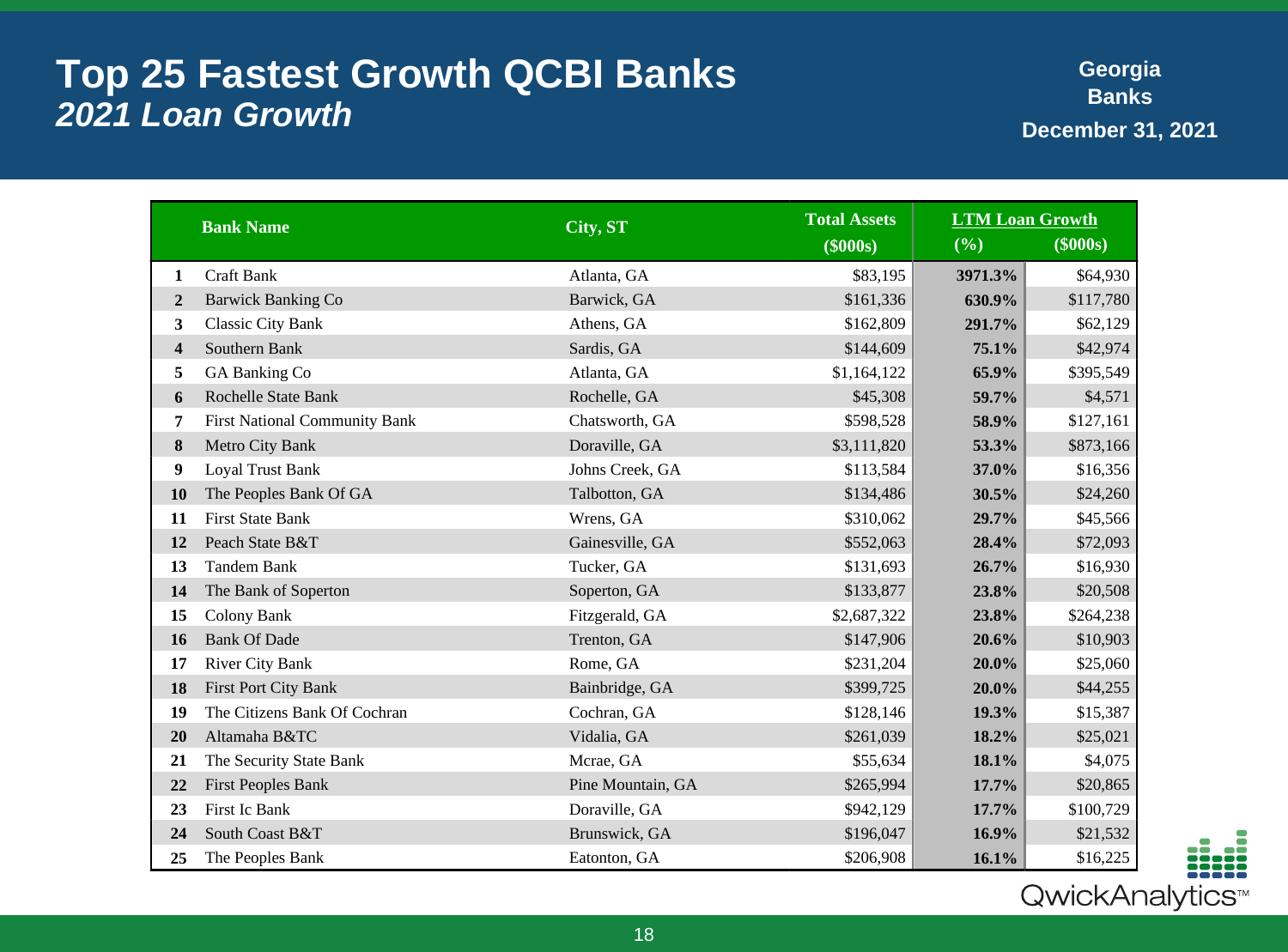## **Top 25 QCBI Banks Net Interest Margin**

**Georgia Banks December 31, 2021**

|                         | <b>Bank Name</b>                | City, ST          | <b>Total Assets</b><br>(\$000s) | <b>Net Interest</b><br><b>Margin</b> |
|-------------------------|---------------------------------|-------------------|---------------------------------|--------------------------------------|
| 1                       | <b>Bank Of Lumber City</b>      | Lumber City, GA   | \$26,199                        | 6.34%                                |
| $\overline{2}$          | The Security State Bank         | Mcrae, GA         | \$55,634                        | 5.98%                                |
| 3                       | The Bank Of Edison              | Edison, GA        | \$69,426                        | 5.70%                                |
| $\overline{\mathbf{4}}$ | The Peoples Bank Of GA          | Talbotton, GA     | \$134,486                       | 5.44%                                |
| 5                       | <b>Bank Of Newington</b>        | Newington, GA     | \$172,941                       | 5.38%                                |
| 6                       | The Bank of Soperton            | Soperton, GA      | \$133,877                       | 5.01%                                |
| 7                       | <b>Quantum National Bank</b>    | Suwanee, GA       | \$642,022                       | 4.84%                                |
| 8                       | Durden Banking Co, Incorporated | Twin City, GA     | \$245,490                       | 4.80%                                |
| 9                       | Loyal Trust Bank                | Johns Creek, GA   | \$113,584                       | 4.64%                                |
| 10                      | First Bank Of Pike              | Molena, GA        | \$72,535                        | 4.51%                                |
| 11                      | <b>First Bank</b>               | Dalton, GA        | \$606,139                       | 4.51%                                |
| 12                      | <b>First State Bank</b>         | Wrens, GA         | \$310,062                       | 4.48%                                |
| 13                      | American Pride Bank             | Macon, GA         | \$231,533                       | 4.48%                                |
| 14                      | F & M B&TC                      | Manchester, GA    | \$83,504                        | 4.45%                                |
| 15                      | Metro City Bank                 | Doraville, GA     | \$3,111,820                     | 4.44%                                |
| 16                      | <b>Family Bank</b>              | Pelham, GA        | \$143,510                       | 4.43%                                |
| 17                      | Citizens B&T, Inc.              | Trenton, GA       | \$132,271                       | 4.42%                                |
| 18                      | Morris Bank                     | Dublin, GA        | \$1,406,649                     | 4.40%                                |
| 19                      | The Trust Bank                  | Lenox, GA         | \$47,251                        | 4.36%                                |
| 20                      | Fnb South                       | Alma, GA          | \$533,395                       | 4.36%                                |
| 21                      | Douglas National Bank           | Douglas, GA       | \$257,341                       | 4.26%                                |
| 22                      | The Claxton Bank                | Claxton, GA       | \$148,442                       | 4.22%                                |
| 23                      | <b>First Peoples Bank</b>       | Pine Mountain, GA | \$265,994                       | 4.16%                                |
| 24                      | <b>Farmers State Bank</b>       | Lincolnton, GA    | \$174,036                       | 4.16%                                |
| 25                      | <b>Embassy National Bank</b>    | Lawrenceville, GA | \$117,791                       | 4.11%                                |

\* Full year 2021 net interest margin

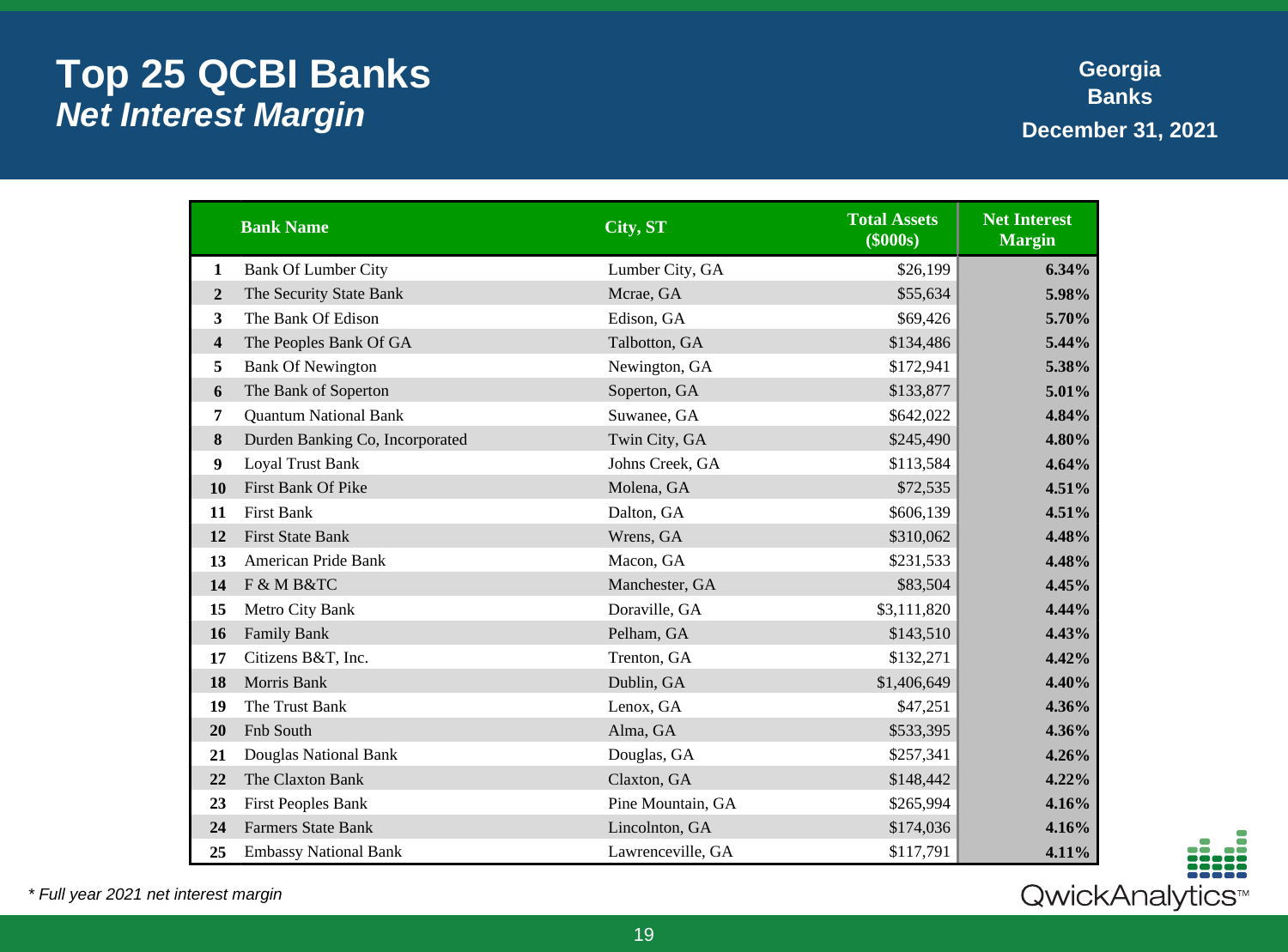### **Top 25 QCBI Banks Noninterest Income**

**Georgia Banks December 31, 2021**

|                | <b>Bank Name</b>                 | City, ST          | <b>Total Assets</b><br>(\$000s) | Nonint. Income /<br><b>Avg. Assets</b> |
|----------------|----------------------------------|-------------------|---------------------------------|----------------------------------------|
| $\mathbf{1}$   | <b>Banksouth</b>                 | Greensboro, GA    | \$1,184,588                     | 7.91%                                  |
| $\overline{2}$ | <b>First Chatham Bank</b>        | Savannah, GA      | \$604,777                       | 4.75%                                  |
| 3              | <b>Craft Bank</b>                | Atlanta, GA       | \$83,195                        | 4.41%                                  |
| 4              | <b>Embassy National Bank</b>     | Lawrenceville, GA | \$117,791                       | 4.29%                                  |
| 5              | Loyal Trust Bank                 | Johns Creek, GA   | \$113,584                       | 2.56%                                  |
| 6              | First Ic Bank                    | Doraville, GA     | \$942,129                       | 2.16%                                  |
| 7              | <b>Bank Of Camilla</b>           | Camilla, GA       | \$146,681                       | 2.03%                                  |
| 8              | <b>Carver State Bank</b>         | Savannah, GA      | \$61,954                        | 2.00%                                  |
| 9              | Colony Bank                      | Fitzgerald, GA    | \$2,687,322                     | 1.74%                                  |
| 10             | Promiseone Bank                  | Duluth, GA        | \$593,492                       | 1.68%                                  |
| 11             | Waycross B&T                     | Waycross, GA      | \$220,821                       | 1.56%                                  |
| 12             | <b>United Bank</b>               | Zebulon, GA       | \$2,281,919                     | 1.48%                                  |
| 13             | Metro City Bank                  | Doraville, GA     | \$3,111,820                     | 1.40%                                  |
| 14             | <b>Thomasville National Bank</b> | Thomasville, GA   | \$1,461,710                     | 1.39%                                  |
| 15             | The Trust Bank                   | Lenox, GA         | \$47,251                        | 1.35%                                  |
| 16             | Queensborough National B&TC      | Louisville, GA    | \$2,069,851                     | 1.25%                                  |
| 17             | <b>Greater Community Bank</b>    | Rome, GA          | \$324,426                       | 1.23%                                  |
| 18             | Douglas National Bank            | Douglas, GA       | \$257,341                       | 1.18%                                  |
| 19             | Heritage Southeast Bank          | Jonesboro, GA     | \$1,653,350                     | 1.16%                                  |
| 20             | <b>Affinity Bank</b>             | Covington, GA     | \$789,797                       | 1.13%                                  |
| 21             | <b>Bank Of Lumber City</b>       | Lumber City, GA   | \$26,199                        | 1.10%                                  |
| 22             | <b>Planters First Bank</b>       | Cordele, GA       | \$375,711                       | 1.10%                                  |
| 23             | The Bank Of Edison               | Edison, GA        | \$69,426                        | 1.09%                                  |
| 24             | American Pride Bank              | Macon, GA         | \$231,533                       | 1.08%                                  |
| 25             | SOUTH GEORGIA BANKING COMPANY    | Omega, GA         | \$611,694                       | 1.08%                                  |

QwickAnalytics<sup>™</sup>

\* Full year 2021 noninterest income as a percentage of average assets; excludes nonrecurring gains/losses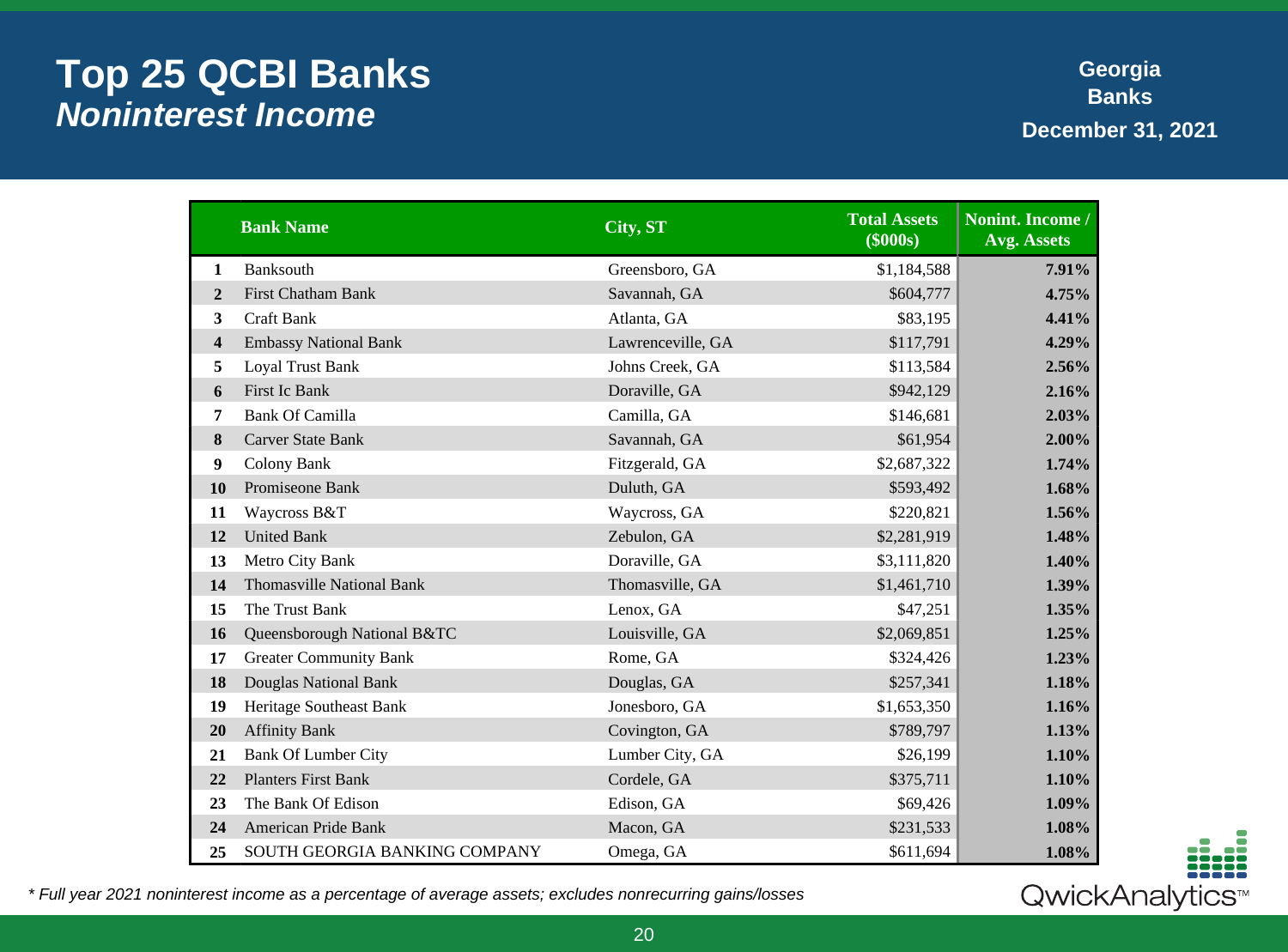#### **Top 25 QCBI Banks Most Efficient**

**Georgia Banks December 31, 2021**

|                | <b>Bank Name</b>                        | City, ST        | <b>Total Assets</b><br>(\$000s) | <b>Efficiency Ratio</b><br>$(Core)$ $(\frac{9}{6})$ |
|----------------|-----------------------------------------|-----------------|---------------------------------|-----------------------------------------------------|
| 1              | Metro City Bank                         | Doraville, GA   | \$3,111,820                     | 34.8%                                               |
| $\overline{2}$ | <b>Touchmark National Bank</b>          | Alpharetta, GA  | \$421,736                       | 38.8%                                               |
| 3              | Promiseone Bank                         | Duluth, GA      | \$593,492                       | 41.3%                                               |
| 4              | <b>Quantum National Bank</b>            | Suwanee, GA     | \$642,022                       | 42.4%                                               |
| 5              | Fnb South                               | Alma, GA        | \$533,395                       | 44.8%                                               |
| 6              | <b>Community Bank Of Pickens County</b> | Jasper, GA      | \$518,582                       | 46.4%                                               |
| 7              | <b>Thomasville National Bank</b>        | Thomasville, GA | \$1,461,710                     | 46.8%                                               |
| 8              | First Ic Bank                           | Doraville, GA   | \$942,129                       | 47.7%                                               |
| 9              | Douglas National Bank                   | Douglas, GA     | \$257,341                       | 48.1%                                               |
| 10             | <b>American Commerce Bank</b>           | Bremen, GA      | \$424,857                       | 48.2%                                               |
| 11             | The Commercial Bank                     | Crawford, GA    | \$420,699                       | 49.8%                                               |
| 12             | Morris Bank                             | Dublin, GA      | \$1,406,649                     | 50.4%                                               |
| 13             | <b>Atlantic Capital Bank</b>            | Atlanta, GA     | \$3,818,842                     | 50.7%                                               |
| 14             | <b>Community Bank Of GA</b>             | Baxley, GA      | \$165,080                       | 51.3%                                               |
| 15             | <b>Bank Of Camilla</b>                  | Camilla, GA     | \$146,681                       | 53.1%                                               |
| 16             | <b>First State Bank</b>                 | Wrens, GA       | \$310,062                       | 53.8%                                               |
| 17             | The Citizens Bank Of GA                 | Cumming, GA     | \$477,634                       | 54.6%                                               |
| 18             | <b>United National Bank</b>             | Cairo, GA       | \$290,841                       | 54.9%                                               |
| 19             | Peoplessouth Bank                       | Colquitt, GA    | \$1,032,002                     | 54.9%                                               |
| 20             | South GA Bank                           | Glennville, GA  | \$208,962                       | 55.2%                                               |
| 21             | <b>Vinings Bank</b>                     | Smyrna, GA      | \$685,614                       | 55.4%                                               |
| 22             | The Piedmont Bank                       | Norcross, GA    | \$1,787,986                     | 56.0%                                               |
| 23             | <b>Bank Of Monticello</b>               | Monticello, GA  | \$160,983                       | 56.1%                                               |
| 24             | Durden Banking Co, Incorporated         | Twin City, GA   | \$245,490                       | 56.2%                                               |
| 25             | <b>Flint Community Bank</b>             | Albany, GA      | \$290,457                       | 56.3%                                               |

\* Full year 2021 noninterest expense as a percentage of net interest income+noninterest income; excludes nonrecurring gains/losses

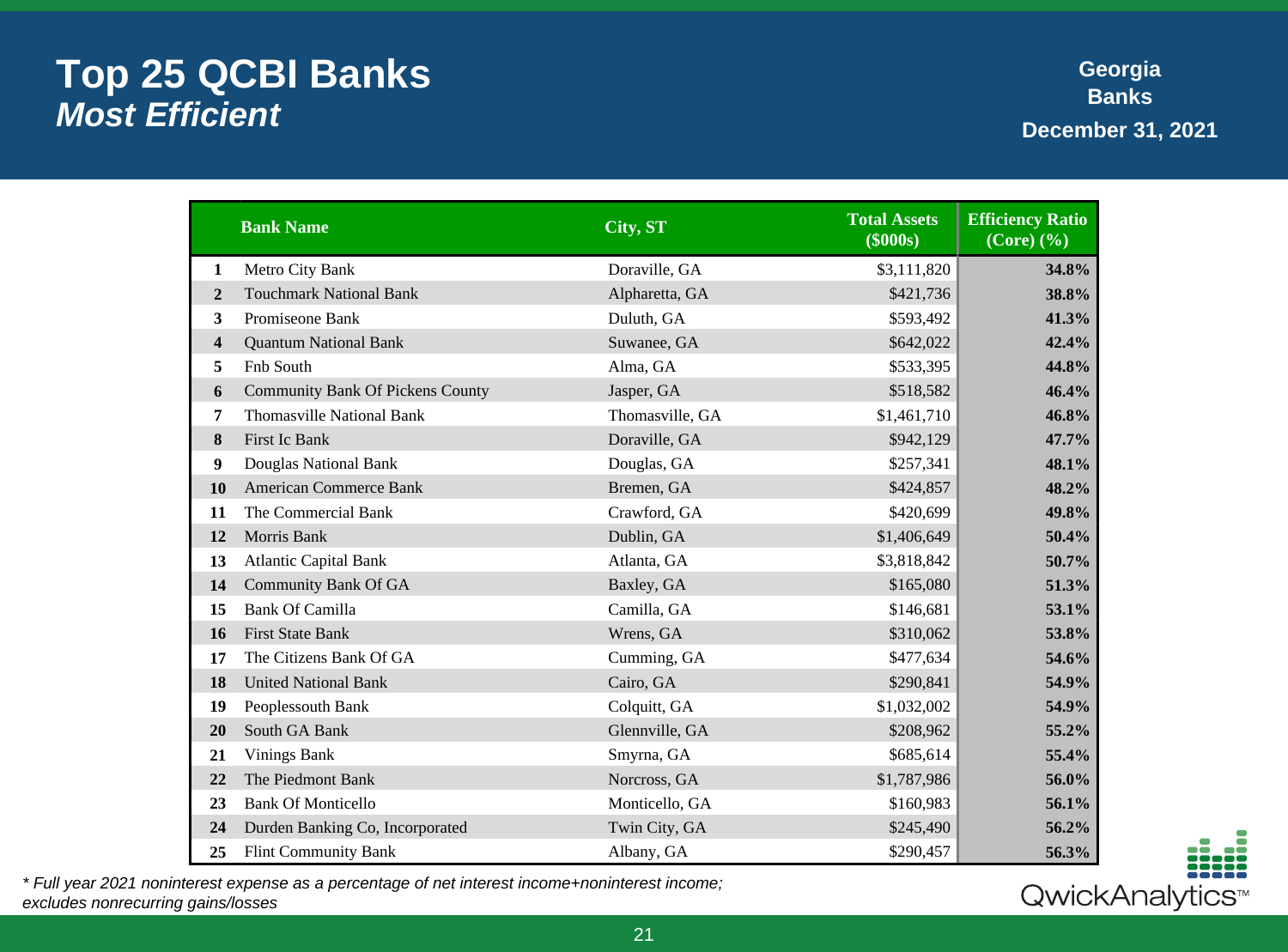## **Top 25 QCBI Banks ROAA (C-Corps)**

**Georgia Banks December 31, 2021**

|                | <b>Bank Name</b>                        | City, ST          | <b>Total Assets</b><br>(\$000s) | <b>ROAA</b> |
|----------------|-----------------------------------------|-------------------|---------------------------------|-------------|
| 1              | Metro City Bank                         | Doraville, GA     | \$3,111,820                     | 2.52%       |
| $\overline{2}$ | Fnb South                               | Alma, GA          | \$533,395                       | 2.40%       |
| 3              | <b>Banksouth</b>                        | Greensboro, GA    | \$1,184,588                     | 2.40%       |
| 4              | <b>Embassy National Bank</b>            | Lawrenceville, GA | \$117,791                       | 2.37%       |
| 5              | First Ic Bank                           | Doraville, GA     | \$942,129                       | 2.24%       |
| 6              | <b>Touchmark National Bank</b>          | Alpharetta, GA    | \$421,736                       | 2.01%       |
| 7              | Morris Bank                             | Dublin, GA        | \$1,406,649                     | 1.96%       |
| 8              | <b>First Chatham Bank</b>               | Savannah, GA      | \$604,777                       | 1.92%       |
| 9              | <b>Loyal Trust Bank</b>                 | Johns Creek, GA   | \$113,584                       | 1.90%       |
| 10             | Signature Bank Of GA                    | Sandy Springs, GA | \$211,192                       | 1.85%       |
| 11             | <b>Vinings Bank</b>                     | Smyrna, GA        | \$685,614                       | 1.79%       |
| 12             | <b>Bank Of Camilla</b>                  | Camilla, GA       | \$146,681                       | 1.79%       |
| 13             | <b>Thomasville National Bank</b>        | Thomasville, GA   | \$1,461,710                     | 1.70%       |
| 14             | <b>Bank Of Newington</b>                | Newington, GA     | \$172,941                       | 1.58%       |
| 15             | <b>Community Bank Of Pickens County</b> | Jasper, GA        | \$518,582                       | 1.56%       |
| 16             | <b>American Commerce Bank</b>           | Bremen, GA        | \$424,857                       | 1.54%       |
| 17             | <b>Legacy State Bank</b>                | Loganville, GA    | \$143,169                       | 1.50%       |
| 18             | The Peoples Bank Of GA                  | Talbotton, GA     | \$134,486                       | 1.47%       |
| 19             | <b>Atlantic Capital Bank</b>            | Atlanta, GA       | \$3,818,842                     | 1.43%       |
| 20             | <b>First State Bank</b>                 | Wrens, GA         | \$310,062                       | 1.39%       |
| 21             | The First National Bank Of Waynesboro   | Waynesboro, GA    | \$199,035                       | 1.38%       |
| 22             | <b>First Bank</b>                       | Dalton, GA        | \$606,139                       | 1.37%       |
| 23             | Southeastern Bank                       | Darien, GA        | \$636,830                       | 1.31%       |
| 24             | Peoplessouth Bank                       | Colquitt, GA      | \$1,032,002                     | 1.27%       |
| 25             | The Piedmont Bank                       | Norcross, GA      | \$1,787,986                     | 1.21%       |

\* Full year 2021 ROAA (stated) for C-Corp status institutions only

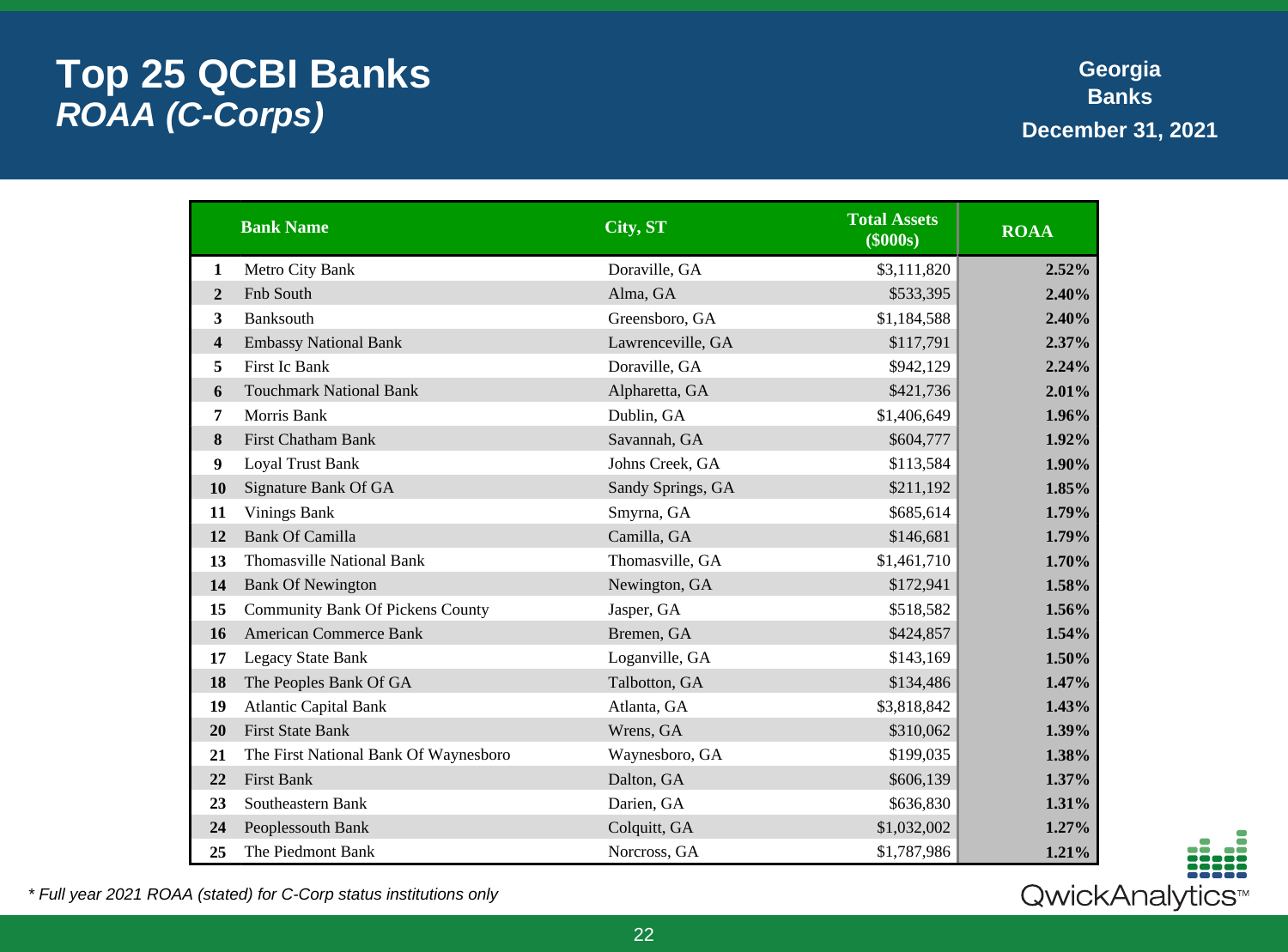## **Top 25 QCBI Banks ROAA (S-Corps)**

**Georgia Banks December 31, 2021**

|                         | <b>Bank Name</b>                | City, ST         | <b>Total Assets</b><br>(\$000s) | <b>ROAA</b> |
|-------------------------|---------------------------------|------------------|---------------------------------|-------------|
| 1                       | <b>Quantum National Bank</b>    | Suwanee, GA      | \$642,022                       | 3.41%       |
| $\overline{2}$          | Promiseone Bank                 | Duluth, GA       | \$593,492                       | 2.90%       |
| 3                       | Douglas National Bank           | Douglas, GA      | \$257,341                       | 2.63%       |
| $\overline{\mathbf{4}}$ | Durden Banking Co, Incorporated | Twin City, GA    | \$245,490                       | 2.22%       |
| 5                       | <b>American Pride Bank</b>      | Macon, GA        | \$231,533                       | 2.08%       |
| 6                       | The Commercial Bank             | Crawford, GA     | \$420,699                       | 1.98%       |
| 7                       | The Bank Of Edison              | Edison, GA       | \$69,426                        | 1.95%       |
| 8                       | The Security State Bank         | Mcrae, GA        | \$55,634                        | 1.87%       |
| 9                       | South GA Bank                   | Glennville, GA   | \$208,962                       | 1.85%       |
| 10                      | <b>Bank Of Dade</b>             | Trenton, GA      | \$147,906                       | 1.75%       |
| 11                      | <b>State Bank Of Cochran</b>    | Cochran, GA      | \$254,968                       | 1.71%       |
| 12                      | <b>Bank Of Monticello</b>       | Monticello, GA   | \$160,983                       | 1.70%       |
| 13                      | <b>Flint Community Bank</b>     | Albany, GA       | \$290,457                       | 1.67%       |
| 14                      | The Bank of Soperton            | Soperton, GA     | \$133,877                       | 1.66%       |
| 15                      | The Four County Bank            | Allentown, GA    | \$84,971                        | 1.64%       |
| 16                      | <b>United Bank</b>              | Zebulon, GA      | \$2,281,919                     | 1.64%       |
| 17                      | <b>Greater Community Bank</b>   | Rome, GA         | \$324,426                       | 1.54%       |
| 18                      | <b>Sunmark Community Bank</b>   | Hawkinsville, GA | \$420,144                       | 1.51%       |
| 19                      | South Coast B&T                 | Brunswick, GA    | \$196,047                       | 1.43%       |
| 20                      | Guardian Bank                   | Valdosta, GA     | \$515,587                       | 1.42%       |
| 21                      | <b>Farmers State Bank</b>       | Lincolnton, GA   | \$174,036                       | 1.41%       |
| 22                      | <b>Farmers State Bank</b>       | Dublin, GA       | \$153,622                       | 1.33%       |
| 23                      | Waycross B&T                    | Waycross, GA     | \$220,821                       | 1.32%       |
| 24                      | <b>Bank Of Dawson</b>           | Dawson, GA       | \$150,035                       | 1.29%       |
| 25                      | <b>Mount Vernon Bank</b>        | Vidalia, GA      | \$158,227                       | 1.28%       |

\* Full year 2021 ROAA (stated) for S-Corp status institutions only

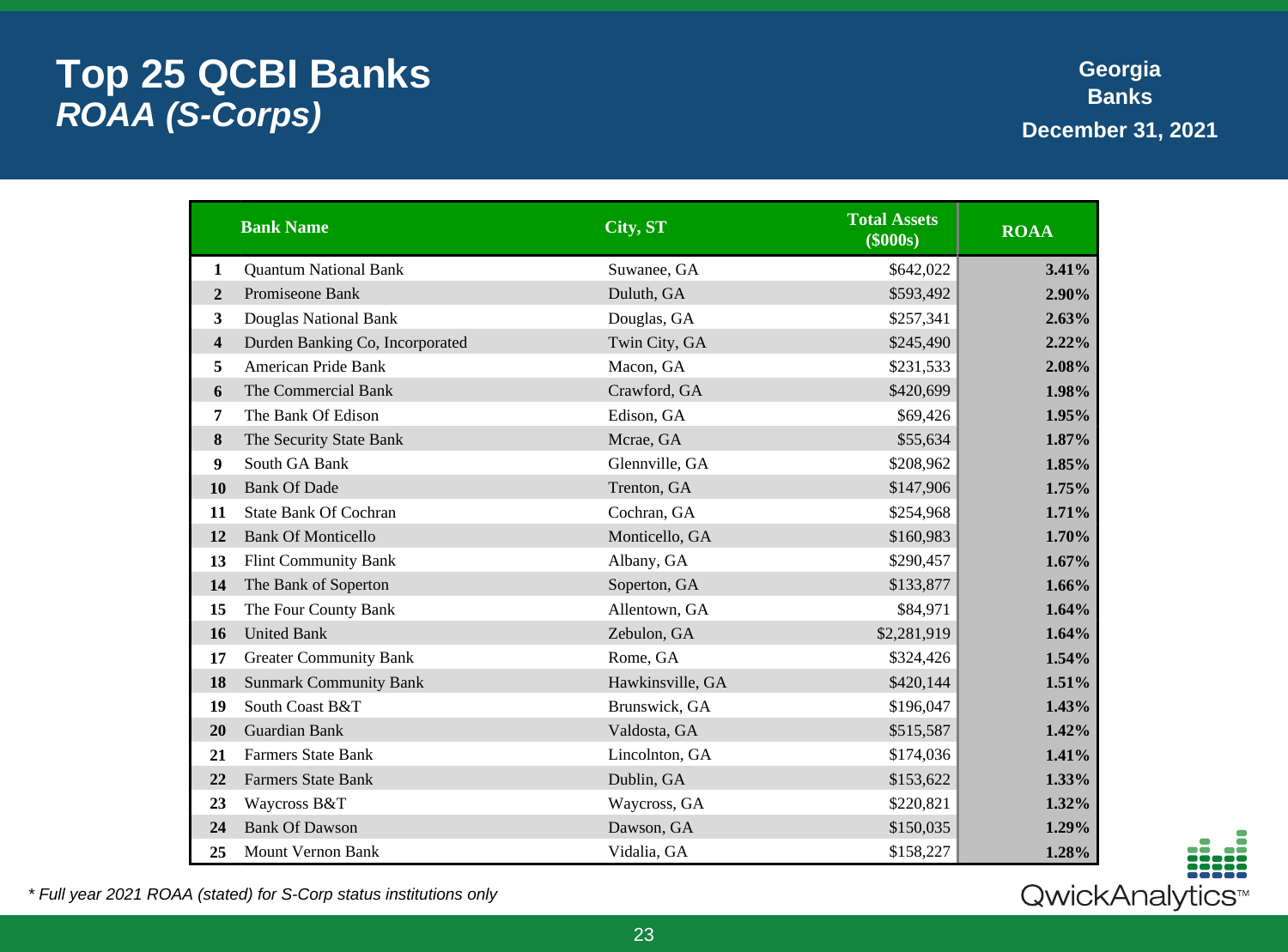## **Top 25 QCBI Banks ROAE (C-Corps)**

**Georgia Banks December 31, 2021**

|                | <b>Bank Name</b>                        | City, ST          | <b>Total Assets</b><br>$($ \$000s $)$ | <b>ROAE</b> |
|----------------|-----------------------------------------|-------------------|---------------------------------------|-------------|
| $\mathbf{1}$   | <b>Vinings Bank</b>                     | Smyrna, GA        | \$685,614                             | 26.92%      |
| $\overline{2}$ | <b>Banksouth</b>                        | Greensboro, GA    | \$1,184,588                           | 24.92%      |
| 3              | Metro City Bank                         | Doraville, GA     | \$3,111,820                           | 24.43%      |
| 4              | <b>First Chatham Bank</b>               | Savannah, GA      | \$604,777                             | 22.19%      |
| 5              | First Ic Bank                           | Doraville, GA     | \$942,129                             | 21.05%      |
| 6              | <b>Thomasville National Bank</b>        | Thomasville, GA   | \$1,461,710                           | 20.70%      |
| 7              | <b>Bank Of Newington</b>                | Newington, GA     | \$172,941                             | 18.24%      |
| 8              | Signature Bank Of GA                    | Sandy Springs, GA | \$211,192                             | 17.38%      |
| 9              | <b>First State Bank</b>                 | Wrens, GA         | \$310,062                             | 17.36%      |
| 10             | Morris Bank                             | Dublin, GA        | \$1,406,649                           | 16.60%      |
| 11             | Fnb South                               | Alma, GA          | \$533,395                             | 16.14%      |
| 12             | The Peoples Bank Of GA                  | Talbotton, GA     | \$134,486                             | 16.08%      |
| 13             | <b>Touchmark National Bank</b>          | Alpharetta, GA    | \$421,736                             | 16.02%      |
| 14             | F & M B&TC                              | Manchester, GA    | \$83,504                              | 15.56%      |
| 15             | <b>First Southern Bank</b>              | Waycross, GA      | \$289,456                             | 15.22%      |
| 16             | <b>Legacy State Bank</b>                | Loganville, GA    | \$143,169                             | 14.90%      |
| 17             | <b>Community Bank Of Pickens County</b> | Jasper, GA        | \$518,582                             | 14.86%      |
| 18             | <b>Embassy National Bank</b>            | Lawrenceville, GA | \$117,791                             | 14.75%      |
| 19             | Peoplessouth Bank                       | Colquitt, GA      | \$1,032,002                           | 14.70%      |
| 20             | Queensborough National B&TC             | Louisville, GA    | \$2,069,851                           | 13.87%      |
| 21             | <b>First Port City Bank</b>             | Bainbridge, GA    | \$399,725                             | 13.81%      |
| 22             | Farmers & Merchants Bank                | Lakeland, GA      | \$620,149                             | 13.37%      |
| 23             | Century Bank Of GA                      | Cartersville, GA  | \$336,131                             | 13.36%      |
| 24             | <b>American Commerce Bank</b>           | Bremen, GA        | \$424,857                             | 13.09%      |
| 25             | <b>Atlantic Capital Bank</b>            | Atlanta, GA       | \$3,818,842                           | 13.02%      |

\* Full year 2021 ROAE (stated) for C-Corp status institutions only

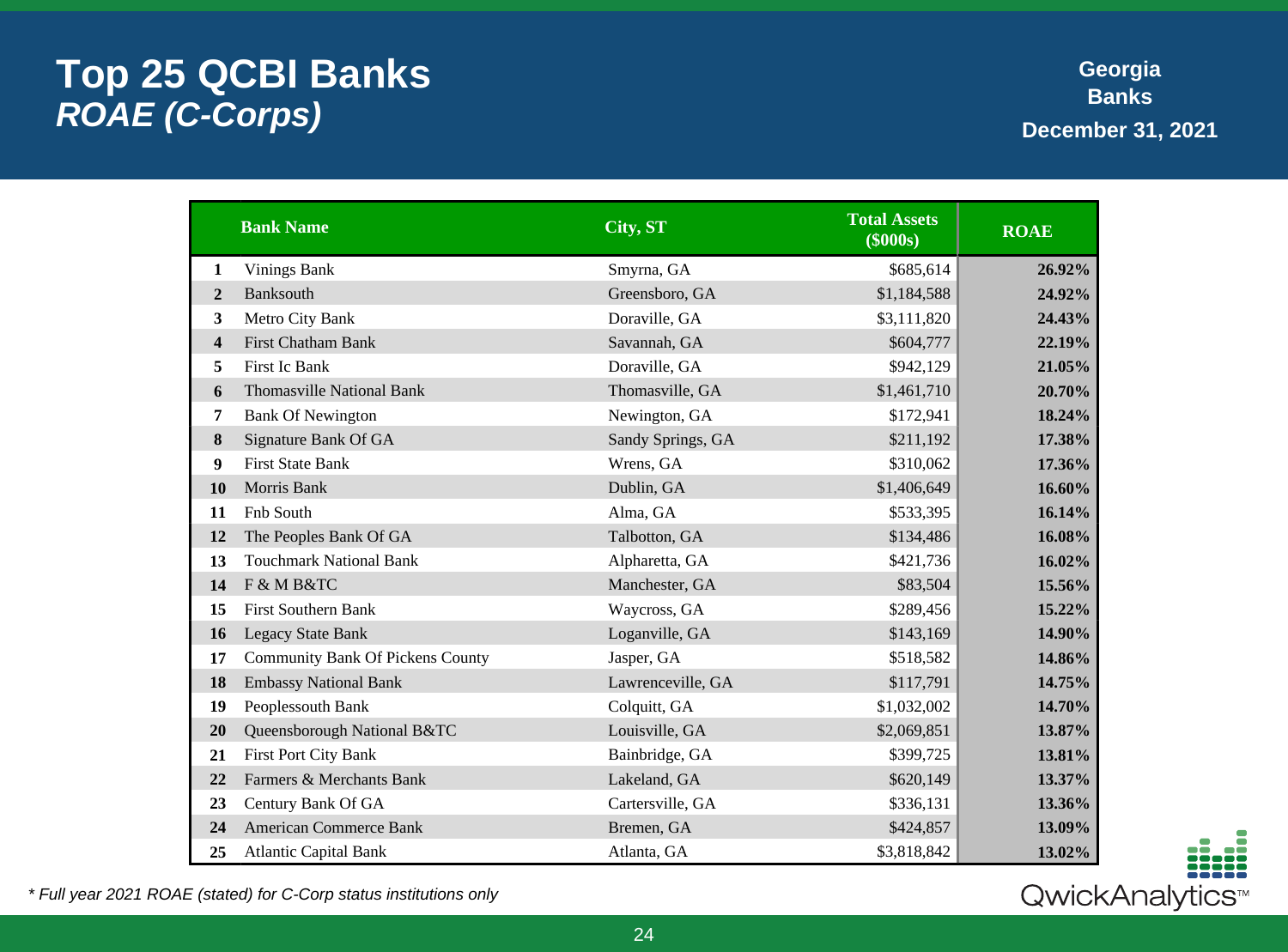## **Top 25 QCBI Banks ROAE (S-Corps)**

**Georgia Banks December 31, 2021**

|                | <b>Bank Name</b>                     | City, ST         | <b>Total Assets</b><br>(\$000s) | <b>ROAE</b> |
|----------------|--------------------------------------|------------------|---------------------------------|-------------|
| 1              | <b>Quantum National Bank</b>         | Suwanee, GA      | \$642,022                       | 33.65%      |
| $\overline{2}$ | Douglas National Bank                | Douglas, GA      | \$257,341                       | 26.57%      |
| 3              | Promiseone Bank                      | Duluth, GA       | \$593,492                       | 24.89%      |
| 4              | The Commercial Bank                  | Crawford, GA     | \$420,699                       | 24.49%      |
| 5              | The Bank Of Edison                   | Edison, GA       | \$69,426                        | 23.71%      |
| 6              | <b>Flint Community Bank</b>          | Albany, GA       | \$290,457                       | 20.40%      |
| 7              | <b>United Bank</b>                   | Zebulon, GA      | \$2,281,919                     | 19.02%      |
| 8              | <b>Bank Of Monticello</b>            | Monticello, GA   | \$160,983                       | 18.52%      |
| 9              | The Bank of Soperton                 | Soperton, GA     | \$133,877                       | 17.04%      |
| 10             | South Coast B&T                      | Brunswick, GA    | \$196,047                       | 16.77%      |
| 11             | <b>Bank Of Dade</b>                  | Trenton, GA      | \$147,906                       | 16.72%      |
| 12             | South GA Bank                        | Glennville, GA   | \$208,962                       | 16.20%      |
| 13             | <b>Sunmark Community Bank</b>        | Hawkinsville, GA | \$420,144                       | 15.98%      |
| 14             | <b>Greater Community Bank</b>        | Rome, GA         | \$324,426                       | 15.86%      |
| 15             | Durden Banking Co, Incorporated      | Twin City, GA    | \$245,490                       | 15.40%      |
| 16             | American Pride Bank                  | Macon, GA        | \$231,533                       | 14.98%      |
| 17             | First National Bank Of Coffee County | Douglas, GA      | \$401,587                       | 13.80%      |
| 18             | Altamaha B&TC                        | Vidalia, GA      | \$261,039                       | 13.57%      |
| 19             | Guardian Bank                        | Valdosta, GA     | \$515,587                       | 13.47%      |
| 20             | Waycross B&T                         | Waycross, GA     | \$220,821                       | 12.82%      |
| 21             | The Security State Bank              | Mcrae, GA        | \$55,634                        | 12.76%      |
| 22             | <b>Mount Vernon Bank</b>             | Vidalia, GA      | \$158,227                       | 12.31%      |
| 23             | The Four County Bank                 | Allentown, GA    | \$84,971                        | 12.27%      |
| 24             | <b>State Bank Of Cochran</b>         | Cochran, GA      | \$254,968                       | 12.27%      |
| 25             | <b>Bank Of Wrightsville</b>          | Wrightsville, GA | \$74,797                        | 12.13%      |

\* Full year 2021 ROAE (stated) for S-Corp status institutions only

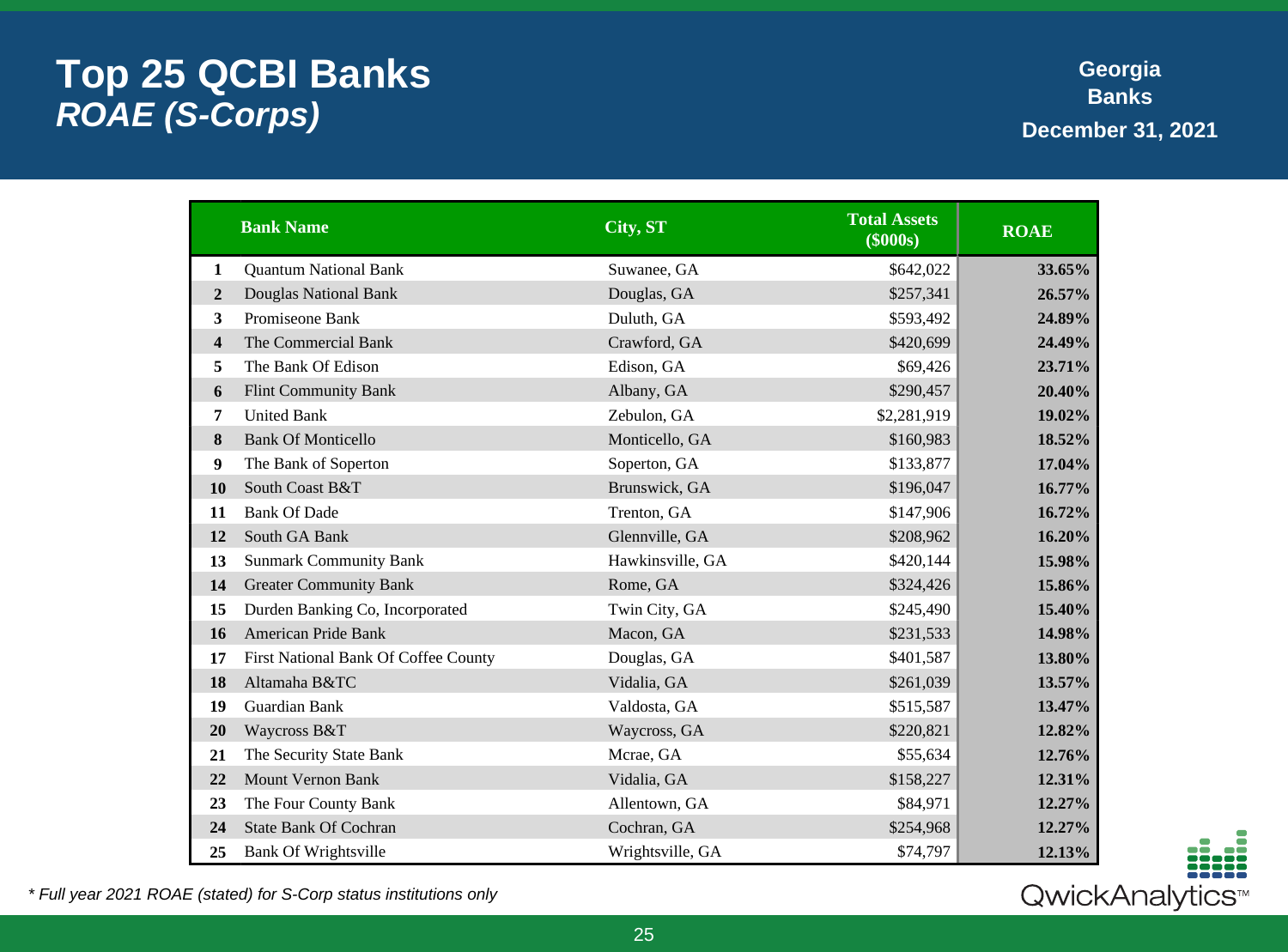## **QwickAnalytics State Performance Trends**

The **QwickAnalytics State Performance Trends** report presents a summary of key trends of "true" community banks - based on the QwickAnalytics Community Bank Index (QCBI)<sup>™</sup> - for comparisons that are meaningful and relevant. The QCBI excludes FDIC-insured institutions that do not fit the characteristics of a community bank, based on the following call report-derived rules:

| <b>Disqualifying Rule</b>                                   | <b>Banks Excluded:</b><br><b>National</b> | Georgia        |
|-------------------------------------------------------------|-------------------------------------------|----------------|
| Assets $> $10$ Billion                                      | 160                                       | $\overline{2}$ |
| Specialty Bank (Bankers Bank, ILC, Trust, Foreign Parent)   | 125                                       | 3              |
| Large Institutional Branches (>\$2 billion deposits/branch) | 52                                        |                |
| Underloaned (<10% Loans / Assets)                           | 117                                       | 3              |
| Consumer Focus (>50% Consumer Loans or Leases / Assets)     | 24                                        | $\mathbf 0$    |
| No Material Real Estate Lending (<1% Assets)                | 131                                       | 2              |
| Wholesale Funded (<40% Core Deposits / Deposits)            | 83                                        | $\overline{2}$ |
| Overcapitalized (Total Equity / Assets > 50%)               | 78                                        | $\overline{2}$ |
| Time Deposits = $100\%$ of Total Deposits                   | 25                                        | $\mathbf 0$    |
| <b>Manually Excluded Banks</b>                              | $\overline{0}$                            | $\overline{0}$ |



**\* Exclusions are not "additive" as some institutions meet multiple criteria for exclusion**